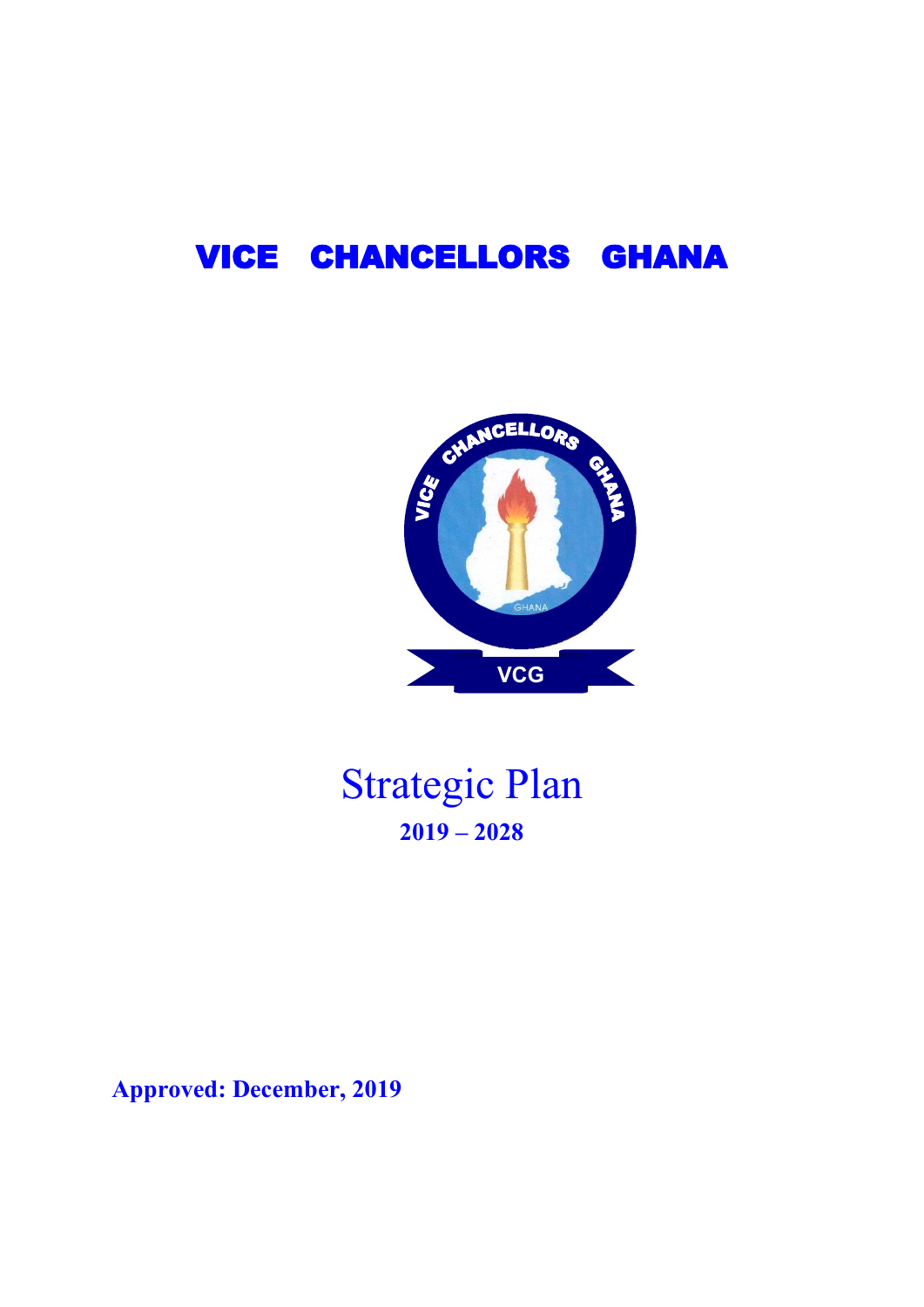# **Table of Contents**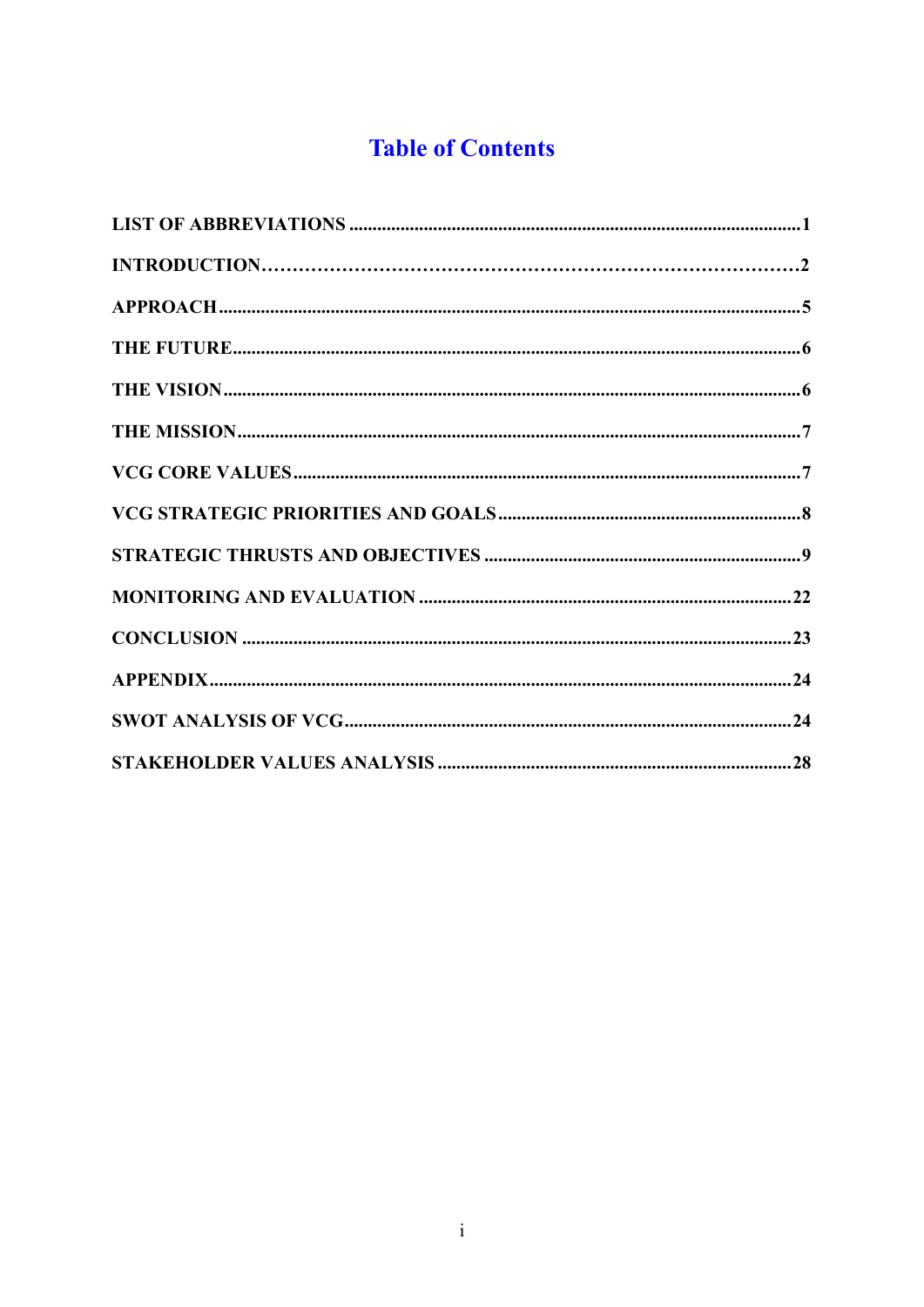# **LIST OF ABBREVIATIONS**

| <b>AAU</b>     | <b>Association of African Universities</b>         |
|----------------|----------------------------------------------------|
| <b>ACE</b>     | American Council on Education                      |
| <b>ACU</b>     | <b>Association of Commonwealth Universities</b>    |
| <b>CVCP</b>    | Committee of Vice-Chancellors and Principals       |
| ES             | <b>Executive Secretary</b>                         |
| <b>GETFund</b> | <b>Ghana Education Trust Fund</b>                  |
| <b>GTEC</b>    | <b>Ghana Tertiary Education Commission</b>         |
| HE             | <b>Higher Education</b>                            |
| <b>IAU</b>     | <b>International Association of Universities</b>   |
| <b>KNUST</b>   | Kwame Nkrumah University of Science and Technology |
| <b>MOE</b>     | Ministry of Education                              |
| <b>NDPC</b>    | <b>National Development Planning Commission</b>    |
| TE             | <b>Tertiary Education</b>                          |
| <b>UCC</b>     | University of Cape Coast                           |
| <b>UDS</b>     | University for Development Studies, Tamale         |
| <b>UEW</b>     | University of Education, Winneba                   |
| <b>UG</b>      | University of Ghana, Legon                         |
| <b>VCG</b>     | Vice Chancellors Ghana                             |
| <b>IAU</b>     | <b>International Association of Universities</b>   |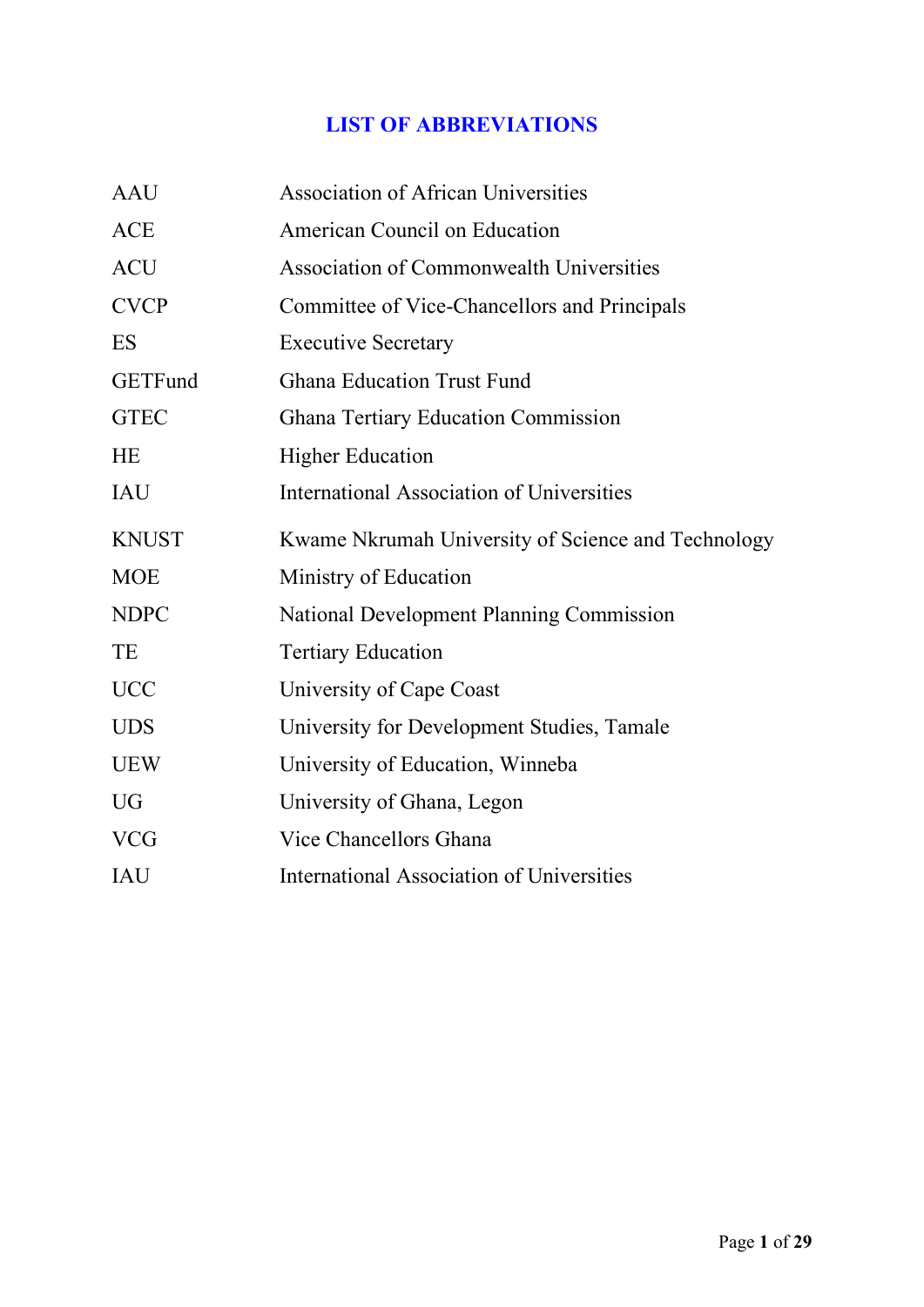# **INTRODUCTION** It all began in November 1965 as an informal consultative meeting of the three public universities at that time, namely, the University of Ghana (UG), the Kwame Nkrumah University of Science and Technology (KNUST), and the University of Cape Coast (UCC). The evolution of the consultative body was from a Committee of Vice Chancellors (CVC) involving only the three institutions, through to a Committee of Vice Chancellors and Principals (CVCP) when the University Colleges were established, and then to VCG (Vice Chancellors, Ghana).

The original goal of the Committee was to provide a forum for the heads of the public universities to:

- ❑ Consider common problems;
- ❑ Agree on fundamental policies;
- ❑ Act in concert in the execution of their duties (whenever necessary);
- ❑ Promote understanding, trust, and co-operation among the institutions; and
- ❑ Dialogue with government over issues affecting the universities.

The Committee established a permanent Secretariat at the University of Ghana in 1978. Since then, it has:

- a) Served as a Think Tank for the Ministry of Education on matters relating to the public universities;
- b) Provided a forum for consensus building on issues of common interest to member institutions as well as all other higher educational institutions in the country;
- c) Collaborated with international bodies with interests in higher education such as the Association of African Universities (AAU), the Association of Commonwealth Universities (ACU), the Carnegie Corporation, McArthur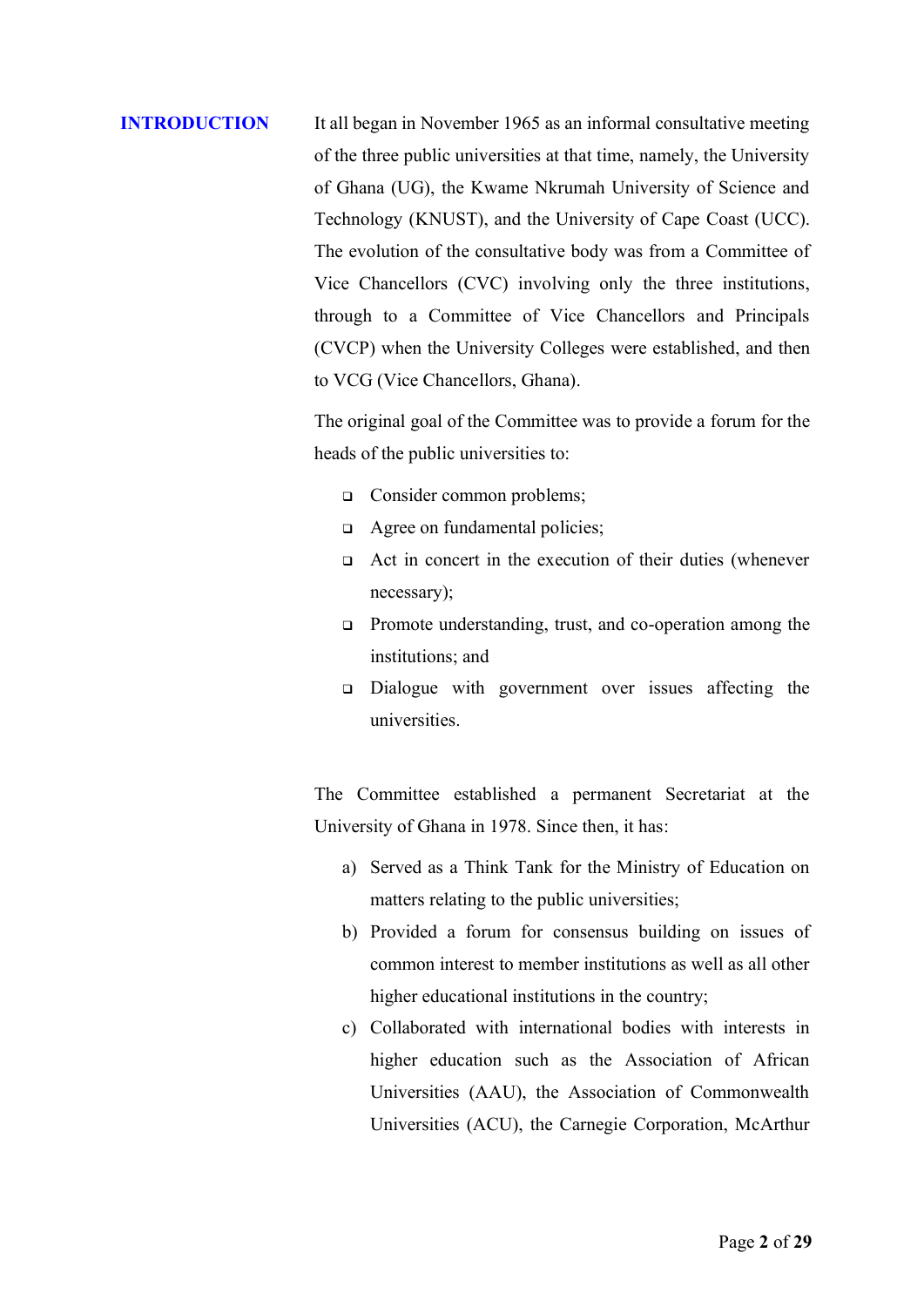Foundation, Rockefeller Foundation, Ford Foundation, Fulbright Foundation and the World Bank;

- d) Administered student financial aid packages such as the Standard Chartered Bank Scholarship to support science education in all universities and the A. G. Leventis grant for staff development in member institutions;
- e) Assisted Government to handle both staff and student concerns as well as negotiate conditions of service with staff groups on behalf of Government.

In the 21<sup>st</sup> century the public universities see themselves playing a more proactive collective role in knowledge production and service for the development of Ghana and Africa. For better recognition to enable them pursue this agenda, the Carnegie Corporation sponsored an organizational restructuring aimed at elevating the CVCP from a secretariat to an executive secretariat responsible for initiating and implementing policies. To this end, the name of CVCP was changed to Vice Chancellors Ghana (**VCG**) on June 9th 2004 with a secretariat independent of any campus of the member Universities and well-resourced documentation centre.

The **VCG** recognizes that fundamental changes have been taking place in the context of higher education in Ghana in the last decade. Public universities in the country are currently facing many challenges including declining funding from government in real terms, increased student enrolment, inadequate infrastructural facilities and ageing faculty.

Considering the foregoing challenges, the **VCG** should position itself to meet the serious needs of university education in Ghana in ways it is unable to do at the present time. Currently, there is no organization that functions as an independent, organized, coherent voice speaking for higher education – an organization that can make the case for higher education broadly to government, industry, members of the public, members of Parliament, international organizations, and other interested bodies. While the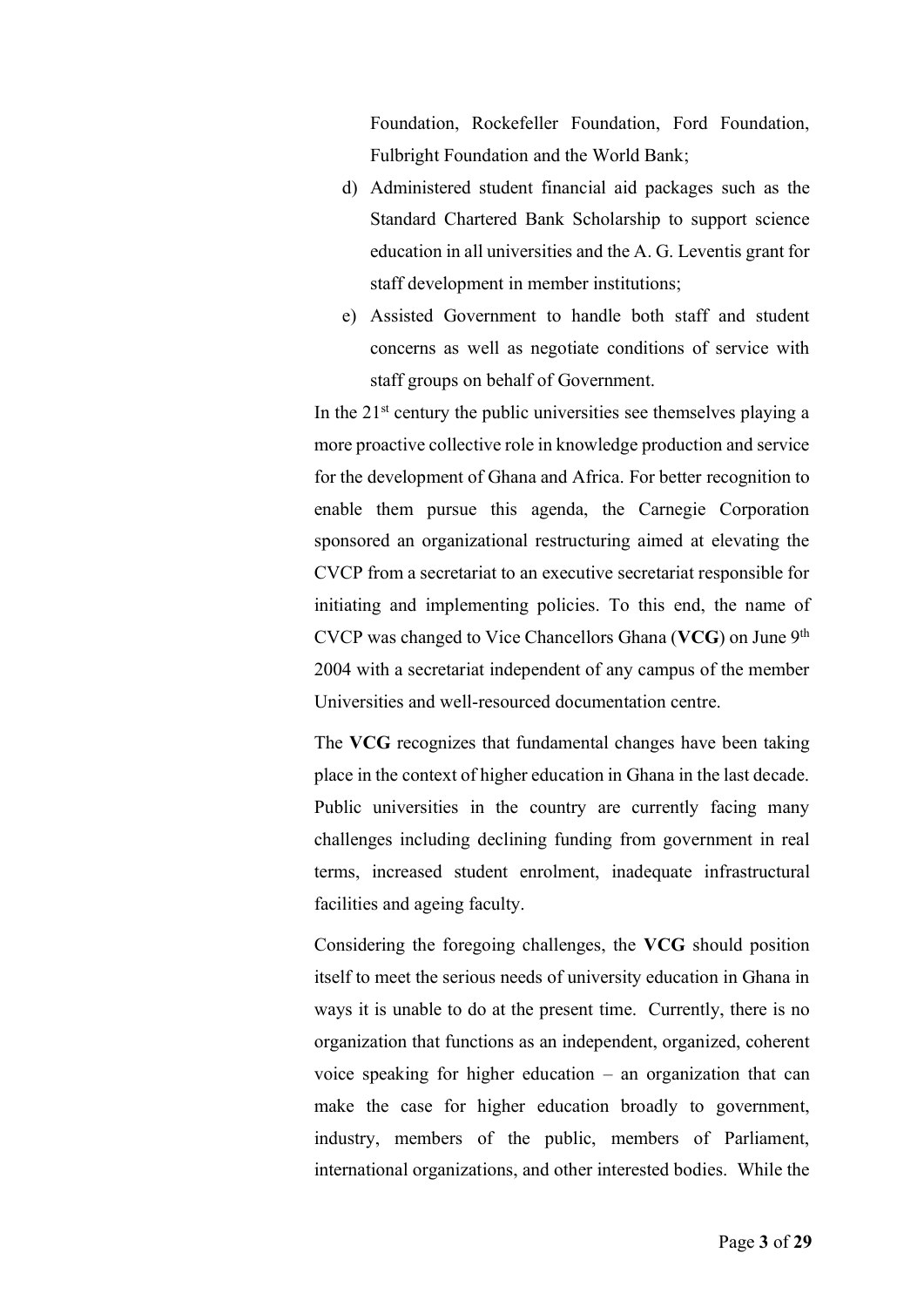Ghana Tertiary Education Commission (GTEC) provides important advice to government and serves as a link between Government and the Universities, its role is limited by its semigovernmental status. Thus, there is a critical need for the VCG to enhance its capacity and visibility to fill this vacuum. This strategic plan has been developed to provide a systematic basis for pursuing this agenda for the next ten years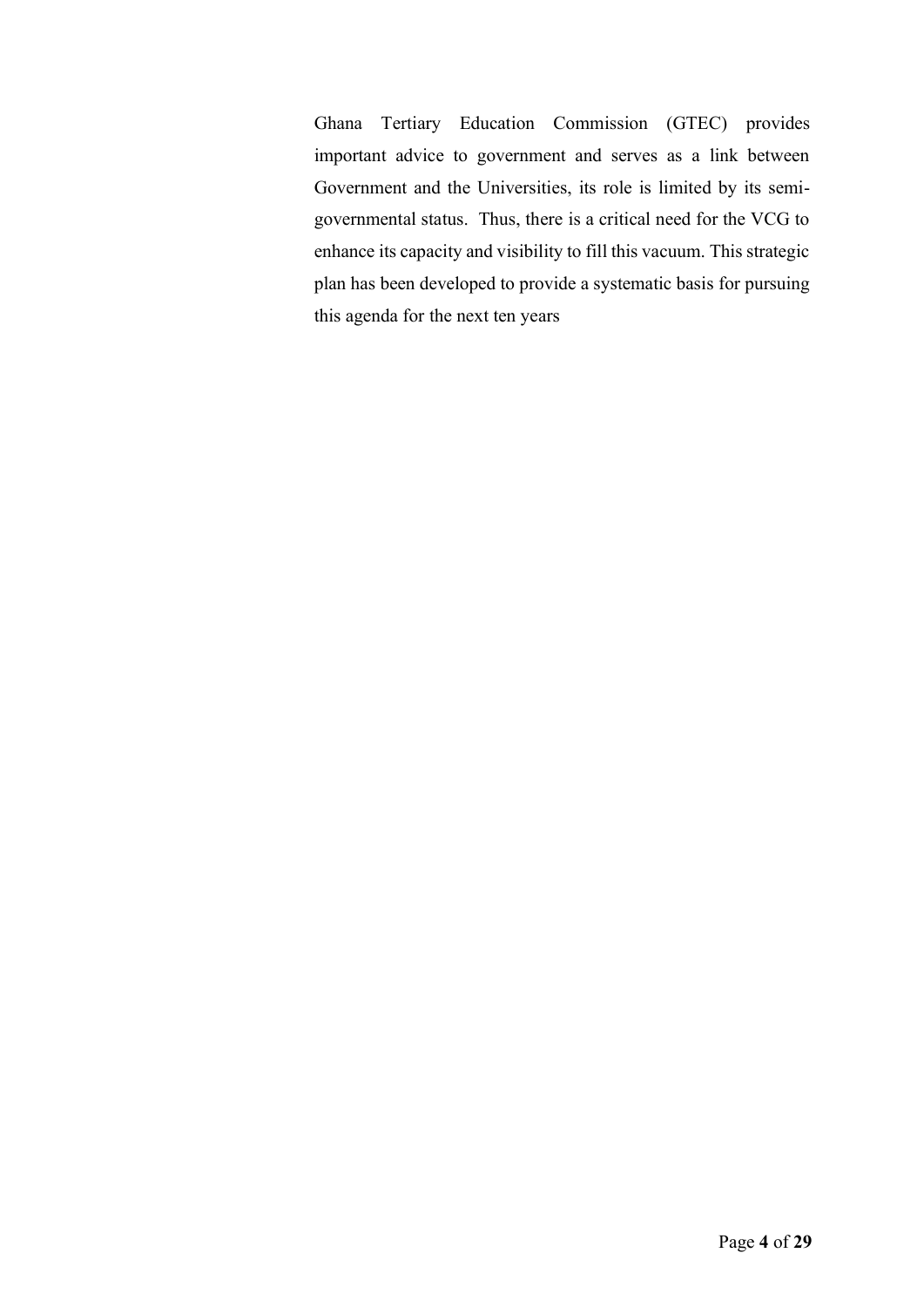#### **APPROACH**

The process by which the strategic direction of the **VCG** was developed This document is built on the strategic imperatives on which **VCG** must focus to ensure its future significance. It identifies the key issues that our strategies must address through an in-depth analysis of all parameters that have an implication for the Organisation's success – our internal capacities, our operating environment, our organizational culture and our aspirations. The overriding purpose of this plan is the reorganisation of our strategic objectives and actions for implementation in order to pursue or mission and ultimately actualise our Vision. This document thus forms the complete account of the desired future state that will meet our common aspirations and meet the expectations of all stakeholders in higher education.

The strategic planning methodology used was built around an analysis of existing operations of member Universities of VCG as well as a review of the "VCG strategic plan  $2010 - 2015$ ".

Key members of **VCG** were engaged in a process to critically examine the realities facing **VCG**. The process ensured the building of a sense of collective ownership and responsibility for the desired outcomes. The internal characteristics of **VCG** were analysed with the aim of identifying the areas from which its effectiveness derives. A scan was also undertaken of the complexities of the external environment that **VCG** is faced with. These assessments formed the basis for the making of basic strategic choices regarding **VCG**'s future posture.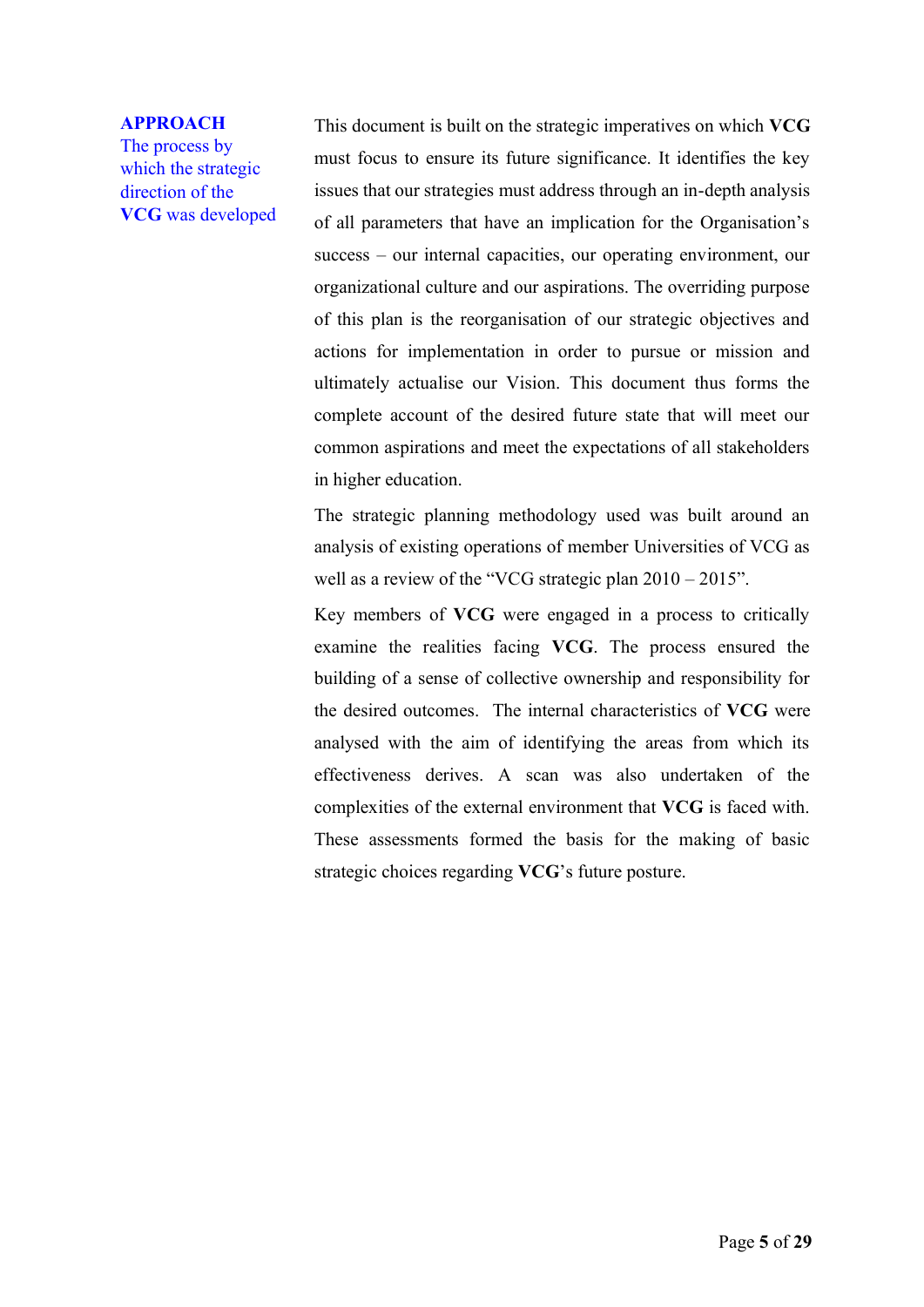#### **THE FUTURE**

Our Vision, Mission & Core Values seek to orient VCG in such a way that we increase in significance and make a more beneficial contribution to the aspirations of our stakeholders, in a sustainable manner. These strategic statements are intended to be inspirational and change inducing. We will achieve these ambitions by following the steps indicated by our Strategic Thrusts, which identify the critical goals that we must achieve in order to effectively deliver our objects and purpose. Together, these form the basis of our ethos, positioning and posture towards the future. All the strategic and operational choices, actions & priorities that we will invest in, emanate from these outcomes.

Our overarching goal is to exert appropriate influence on the education sector in collaboration with other key stakeholders such as the National Council on Higher Education, Parliament and the Private and Public sectors. Our stature and influence will be reinforced by the facilitating posture that we will adopt in contributing to the development of the higher education sector and the growth of the Nation. Our ability to make a unique contribution to the development of the sector will stem from the following characteristics; our composition that includes the Chief Executives of all Public Universities, the strength of our secretariat and the depth of expertise available to us from within the public university system.

**The Vision** To be the Apex body spearheading the interests of member Universities and setting the agenda/pace for higher education in Ghana.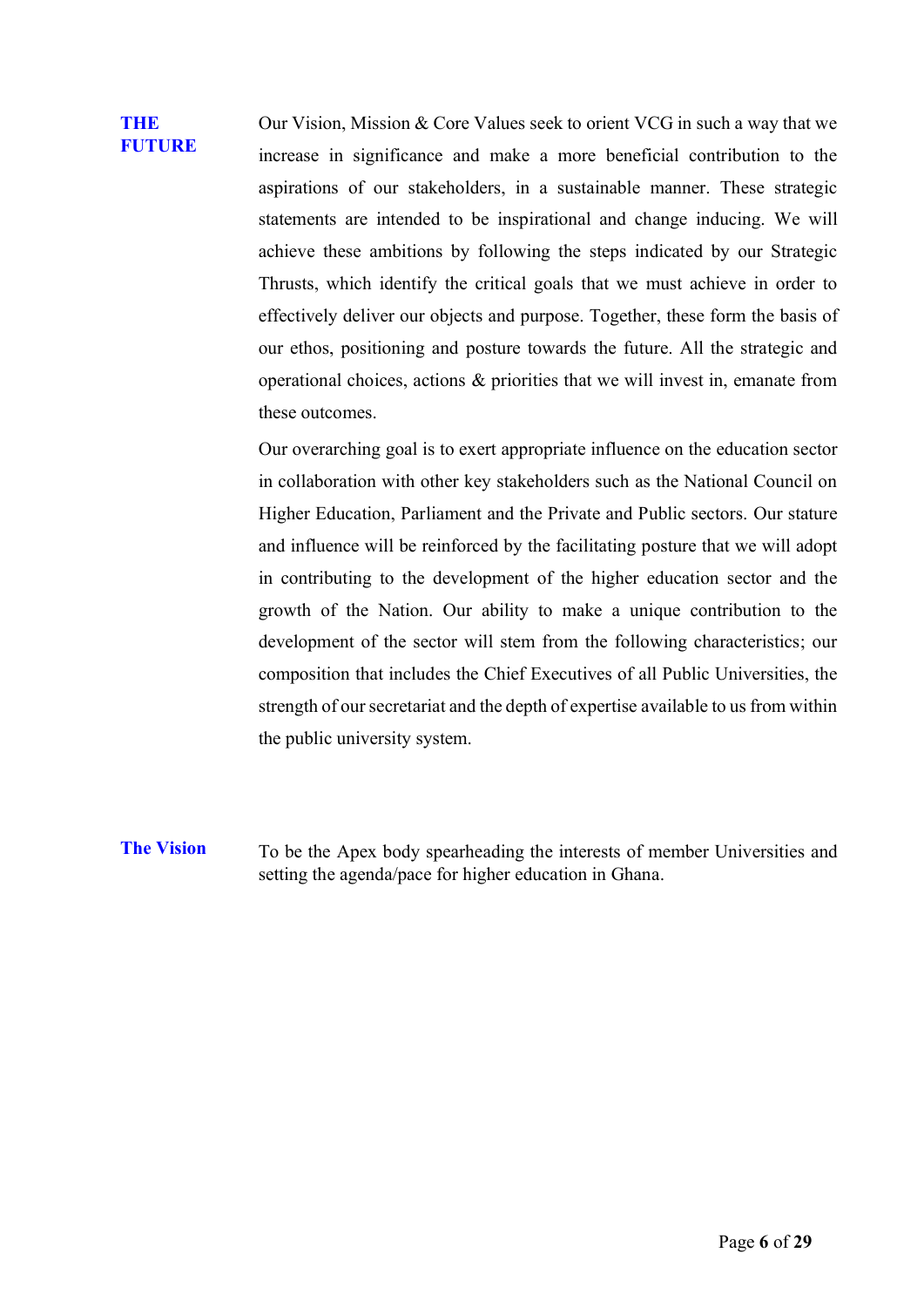**The Mission** To provide a consultative forum through which diverse challenges facing higher education can be tackled in a coordinated manner. This would be sustained through:

- Harnessing the unique attributes of member universities towards the realization of common aspirations.
- Creating a synergy through harmonizing the efforts of member Universities to ensure optimization of returns on investments in education.
- Establishing a unifying voice for higher education, advocating for increased understanding and support of higher education sector from all stakeholders.
- $\supset$  Establishing and pursuing quality academic standards that are globally recognized and locally relevant.

**Values** *The cultural & behavioural traits that will characterize our* 

*every action*

**VCG Core** 

At the heart of organizational effectiveness lies the internal cultural context in which it carries out its mandate. Based on this understanding, we believe that it is of paramount importance that our efforts are supported by a set of values that will inspire and energize our staff and membership to strive relentlessly to achieve our ambitions. These values will also communicate the standards that stakeholders must expect in all their dealings with us.

We will ensure that our efforts will always bear the following hallmarks:

- Excellence: Establishing the highest possible standards in the provision of higher education
- Relevance: Positioning member universities to align their operations to the changing needs of society
- $\supset$  Integrity: Abiding by the highest code of ethics and exhibit consistency in all actions and behaviours.
- Transparency: Dealing with systemic challenges of member universities and uphold accountability
- $\supset$  Stewardship: Dedicated to exhibiting the highest standards of professionalism in the efficient utilisation of resources and in service provision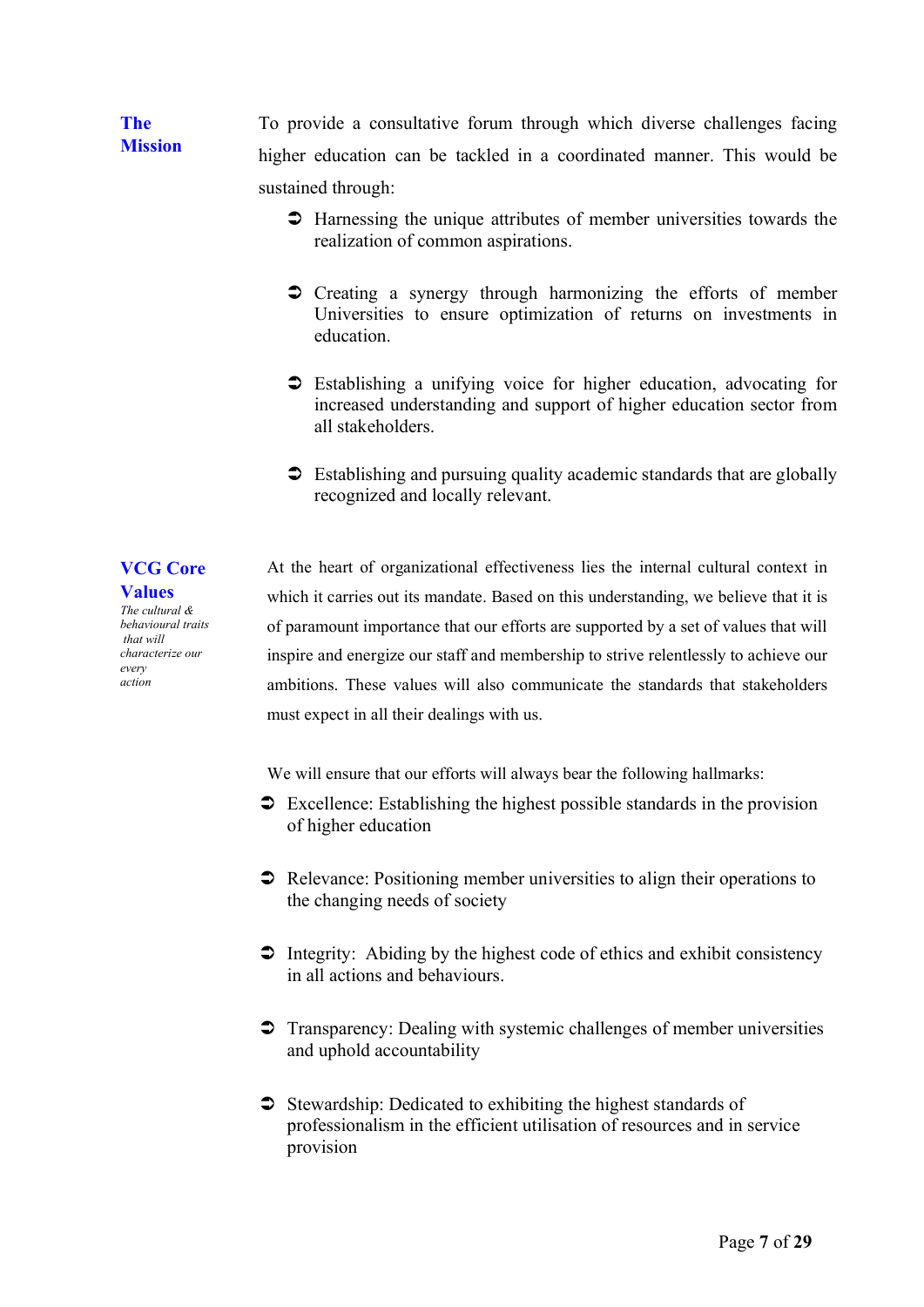| <b>VCG Strategic</b>           |    | <b>Strategic Priorities</b>             | <b>Strategic Goals</b>                                                                                                                                                                                                                    |
|--------------------------------|----|-----------------------------------------|-------------------------------------------------------------------------------------------------------------------------------------------------------------------------------------------------------------------------------------------|
| <b>Priorities and</b><br>Goals | 1. | Scholarship, Research and<br>Innovation | To promote scholarship,<br>research and innovation to<br>meet global standards                                                                                                                                                            |
|                                | 2. | Common Standards for<br>Universities    | To maintain common<br>standards for academic<br>progression and conditions<br>of service of staff members.                                                                                                                                |
|                                | 3. | <b>Capacity Development</b>             | To provide opportunities<br>for capacity development.                                                                                                                                                                                     |
|                                | 4. | Stakeholder Engagement                  | To engage stakeholders for<br>the advancement of Higher<br>Education.                                                                                                                                                                     |
|                                | 5. | <b>Higher Education</b><br>Development  | To<br>establish<br>a<br>communications<br>strategy<br>that will foster a better<br>understanding and support<br>for the development of<br>higher education in Ghana.                                                                      |
|                                | 6. | Collaboration                           | To collaborate with local<br>and international bodies<br>with the aim of mobilising<br>facilities,<br>requisite<br><i>logistics,</i><br>materials<br>and<br>resources<br>to<br>support<br>teaching,<br>learning,<br>research and service. |
|                                | 7. | Leadership                              | professional<br>To<br>assert<br>authority<br>higher<br>on<br>educational<br>matters<br>in<br>Ghana.                                                                                                                                       |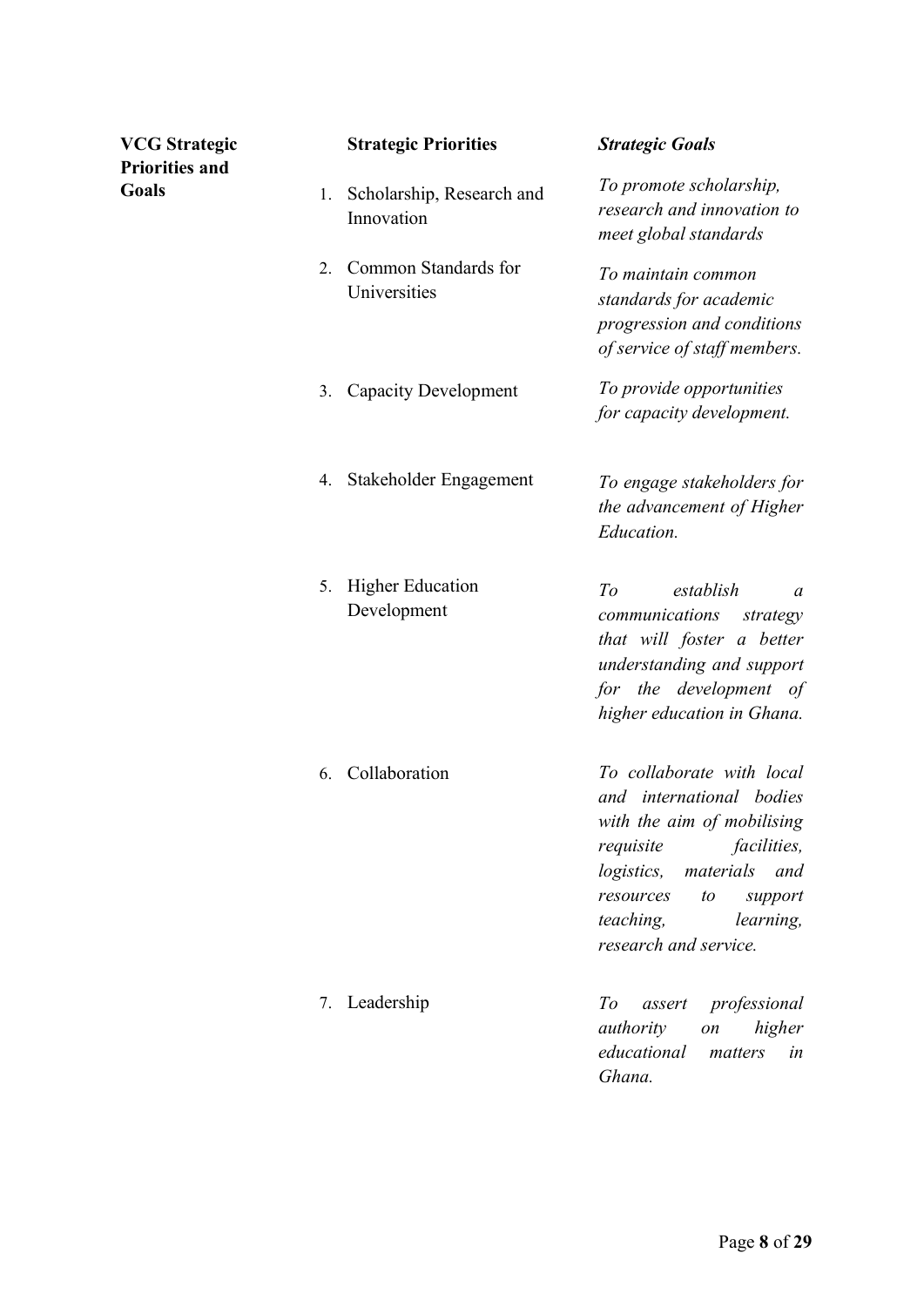#### **STRATEGIC THRUSTS AND OBJECTIVES**

The strategic thrusts constitute **VCG's** strategic agenda, and they represent the first step in translating the broad goals or sense of direction enshrined in Vision and Mission into practical objectives or actions. For each strategic, there are 1-4 strategic objectives. The period for the implementations of each strategic Thrust shall be categorised into; short term (1-3 years), medium term  $(4 - 6$  years), long term  $(7 - 10)$  years) and continuous (throughout the duration of this plan)

The following constitute the direct translation of the priorities into goals, thrusts and specific objectives.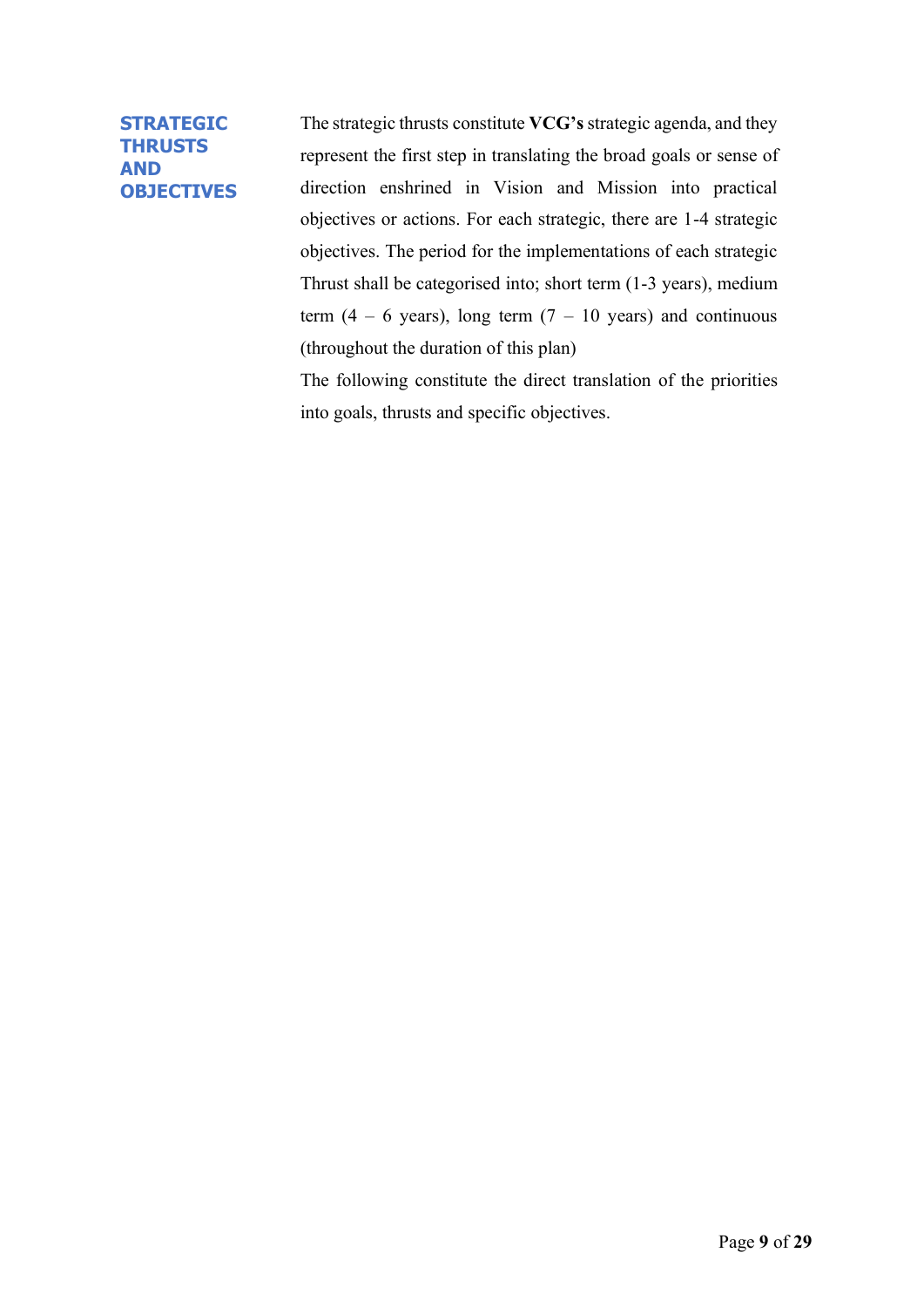## **Priority 1: Scholarship, Research and Innovation**

*Goal: To promote excellence in scholarship, research and innovation to meet global standards*.

| <b>Strategic Objectives</b>                                                             | <b>KPIs</b>                                                                                                                                                                                                                                               | <b>Resource</b><br><b>Requirements</b>                                                           | <b>Responsibility</b>                             |       | <b>Time Frame</b><br>(Years) |          |
|-----------------------------------------------------------------------------------------|-----------------------------------------------------------------------------------------------------------------------------------------------------------------------------------------------------------------------------------------------------------|--------------------------------------------------------------------------------------------------|---------------------------------------------------|-------|------------------------------|----------|
|                                                                                         |                                                                                                                                                                                                                                                           |                                                                                                  |                                                   | $1-3$ | $4-6$                        | $7 - 10$ |
| <b>THRUST 1: SCHOLARSHIP</b>                                                            |                                                                                                                                                                                                                                                           |                                                                                                  |                                                   |       |                              |          |
| 1.1 Create an<br>environment which<br>promotes world-<br>class teaching and<br>learning | • Harmonized<br>existing Statutes,<br><b>Acts, Policies</b><br>• Number of<br>promotions<br>• Environment<br>• Number of Strikes<br>averted<br>• Financial Support<br>offered to members<br>• Number of teaching<br>and learning<br>resources distributed | • Existing Statutes<br>• Teaching and<br>Learning<br><b>Resources</b><br>• Financial<br>Resource | <b>VCG</b><br>Secretariat /<br>Exec.<br>Secretary |       |                              |          |
| 1.2 Promote academic<br>excellence that<br>meets world<br>standards                     | <b>Improved Global</b><br>$\bullet$<br>ranking status                                                                                                                                                                                                     | Reputation<br>$\bullet$<br>ICT/physical<br>$\bullet$<br>infrastructure                           | Exec.<br>Secretary                                |       |                              |          |
| 1.3 Support academic<br>staff mobility                                                  | Number of<br>$\bullet$<br>academic staff<br>exchanges<br>Number of<br>networking and<br>collaborations<br>established                                                                                                                                     | Mobility<br>$\bullet$<br>Centres<br>Networking<br>$\bullet$                                      | <b>VCG</b><br>Secretariat                         |       |                              |          |
| 1.4 Enhance public<br>engagement to<br>promote<br>scholarship                           | Number of public<br>$\bullet$<br>engagements                                                                                                                                                                                                              | Media person<br>$\bullet$                                                                        | <b>VCG</b><br>Secretariat /<br>Exec.<br>Secretary |       |                              |          |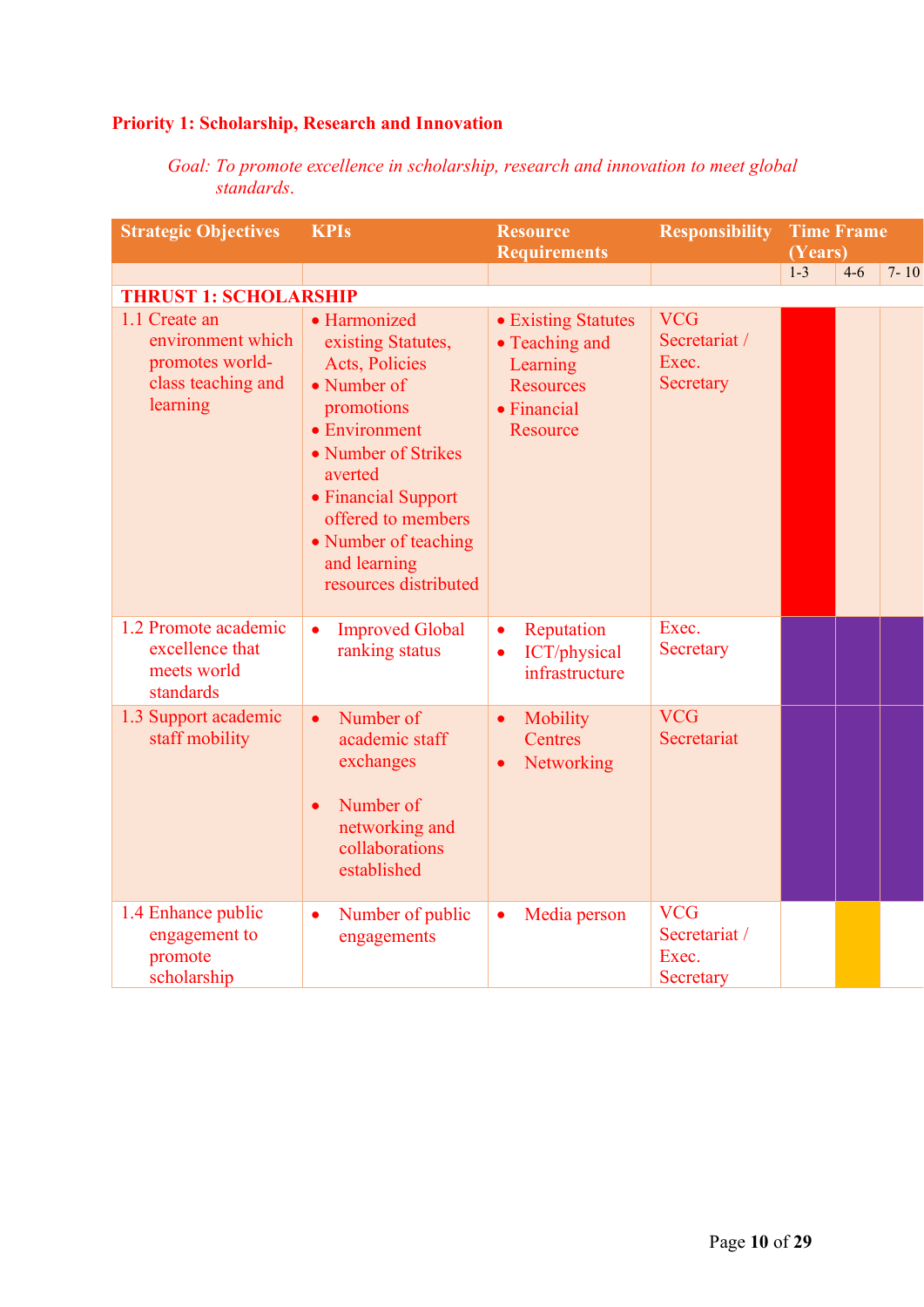| <b>Strategic Objectives</b>                                                                                                 | <b>KPIs</b>                                                            | <b>Resource</b><br><b>Requirements</b>                                                                       | <b>Responsibility</b>                             | <b>Time Frame</b><br>(Years) |       |          |
|-----------------------------------------------------------------------------------------------------------------------------|------------------------------------------------------------------------|--------------------------------------------------------------------------------------------------------------|---------------------------------------------------|------------------------------|-------|----------|
|                                                                                                                             |                                                                        |                                                                                                              |                                                   | $1 - 3$                      | $4-6$ | $7 - 10$ |
| <b>THRUST 2: RESEARCH</b>                                                                                                   |                                                                        |                                                                                                              |                                                   |                              |       |          |
| 2.1 Mobilise financial<br>resources to<br>support university<br>research                                                    | Funding for<br>Research<br>increased                                   | Subscription to<br>$\bullet$<br>research<br>funding<br>databases<br>Research<br>$\bullet$<br><b>Networks</b> | <b>VCG</b><br>Secretariat /<br>Exec.<br>Secretary |                              |       |          |
| 2.2 Support affiliate<br>universities to<br>produce research<br>of exceptional<br>quality for<br>sustainable<br>development | Number of<br>$\bullet$<br><b>Research outputs</b><br>supported         | State of the Art<br>$\bullet$<br>laboratory<br>equipment<br><b>Diverse</b><br><b>Researchers</b>             | <b>VCG</b><br>Secretariat /<br>Exec.<br>Secretary |                              |       |          |
| 2.3 Create avenues for<br>the<br>commercialisation<br>of research                                                           | Research<br>$\bullet$<br>commercialisation<br>opportunities<br>created | Patents,<br>$\bullet$<br>Copyrights,<br><b>Trademarks etc</b><br><b>Market Access</b><br>$\bullet$           | <b>VCG</b><br>Secretariat /<br>Exec.<br>Secretary |                              |       |          |
| 2.4 Develop a unified<br>patenting and<br>intellectual<br>property policy.                                                  | Unified patenting<br>$\bullet$<br>and intellectual<br>policy developed | Legal expertise<br>$\bullet$                                                                                 | Ex. Sec and all<br><b>VCs</b>                     |                              |       |          |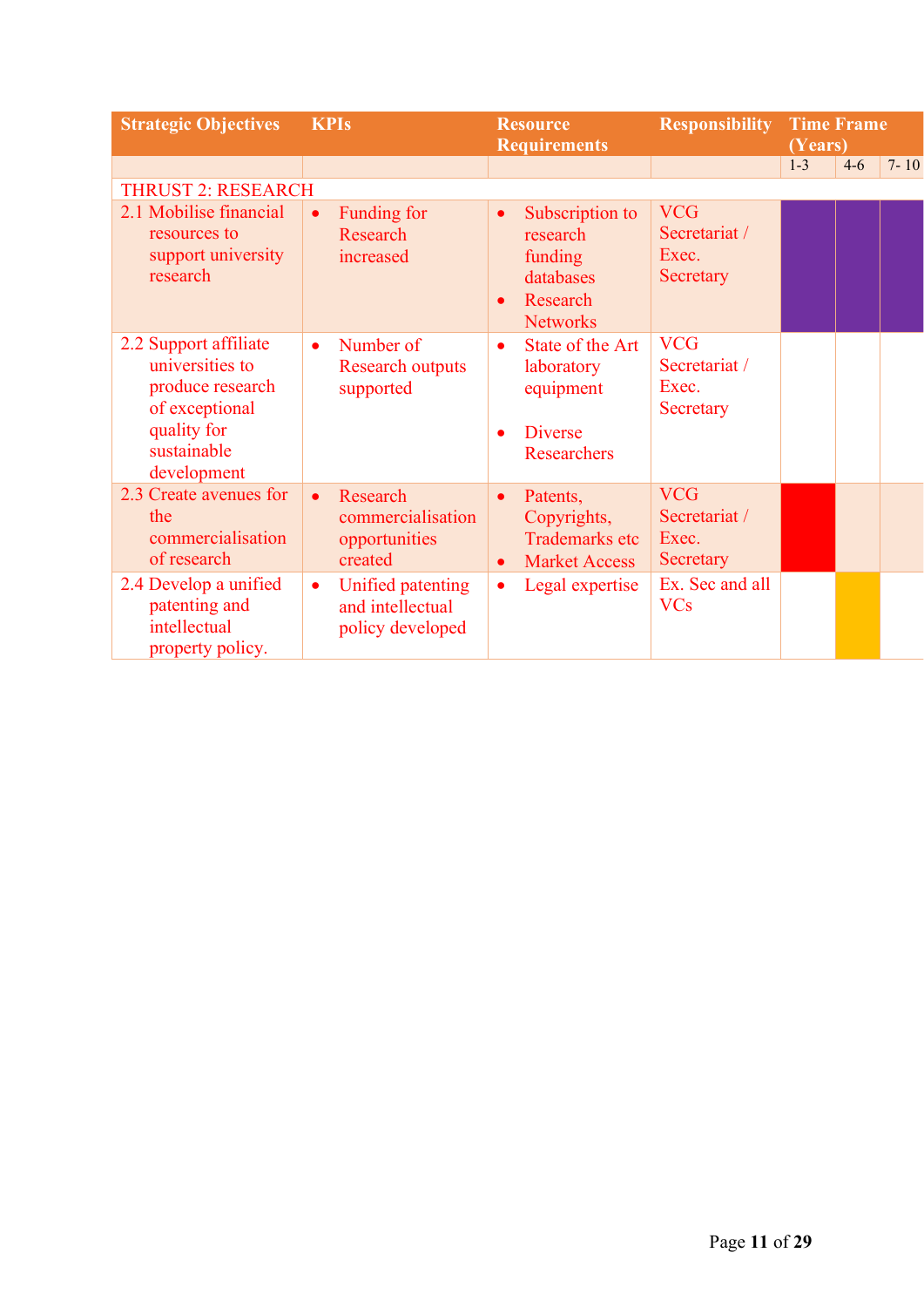| <b>Strategic Objectives</b>                                                                                                                                                                               | <b>KPIs</b>                                                                                                                                   | <b>Resource</b><br><b>Requirements</b>         | <b>Responsibility</b>         | <b>Time Frame</b><br>(Years) |       |          |
|-----------------------------------------------------------------------------------------------------------------------------------------------------------------------------------------------------------|-----------------------------------------------------------------------------------------------------------------------------------------------|------------------------------------------------|-------------------------------|------------------------------|-------|----------|
|                                                                                                                                                                                                           |                                                                                                                                               |                                                |                               | $1 - 3$                      | $4-6$ | $7 - 10$ |
| <b>THRUST 3: INNOVATION</b>                                                                                                                                                                               |                                                                                                                                               |                                                |                               |                              |       |          |
| 3.1 Establish and<br>leverage<br>information<br>technology<br>capability to<br>enhance the quality<br>of research and to<br>streamline<br>administrative<br>processes across<br>affiliate<br>universities | Number of high<br>impact journals<br>published for<br>institutional and<br>national<br>development                                            | <b>ICT Resources</b><br>$\bullet$              | <b>VCG</b><br>Secretariat     |                              |       |          |
| 3.2 Deploy<br>information<br>technology that<br>will enable<br>effective<br>communication<br>securely among<br>member<br>universities                                                                     | Level of ICT<br>$\bullet$<br>deployed<br>Effective<br>$\bullet$<br>communication<br>among member<br>Universities                              | <b>ICT</b> capability<br>$\bullet$<br>(GARNET) | Ex. Sec and all<br><b>VCs</b> |                              |       |          |
| 3.3 Enhance public<br>engagements,<br>knowledge<br>exchange and<br>innovation culture<br>among universities<br>to ensure that<br>research and<br>education benefit<br>the wider public                    | Number of public<br>$\bullet$<br>engagements<br>Number of<br>$\bullet$<br>exchanges in<br>knowledge and<br>intra/intercultural<br>engagements | Social media<br>$\bullet$                      | Ex. Sec/VCG<br>Secretariat    |                              |       |          |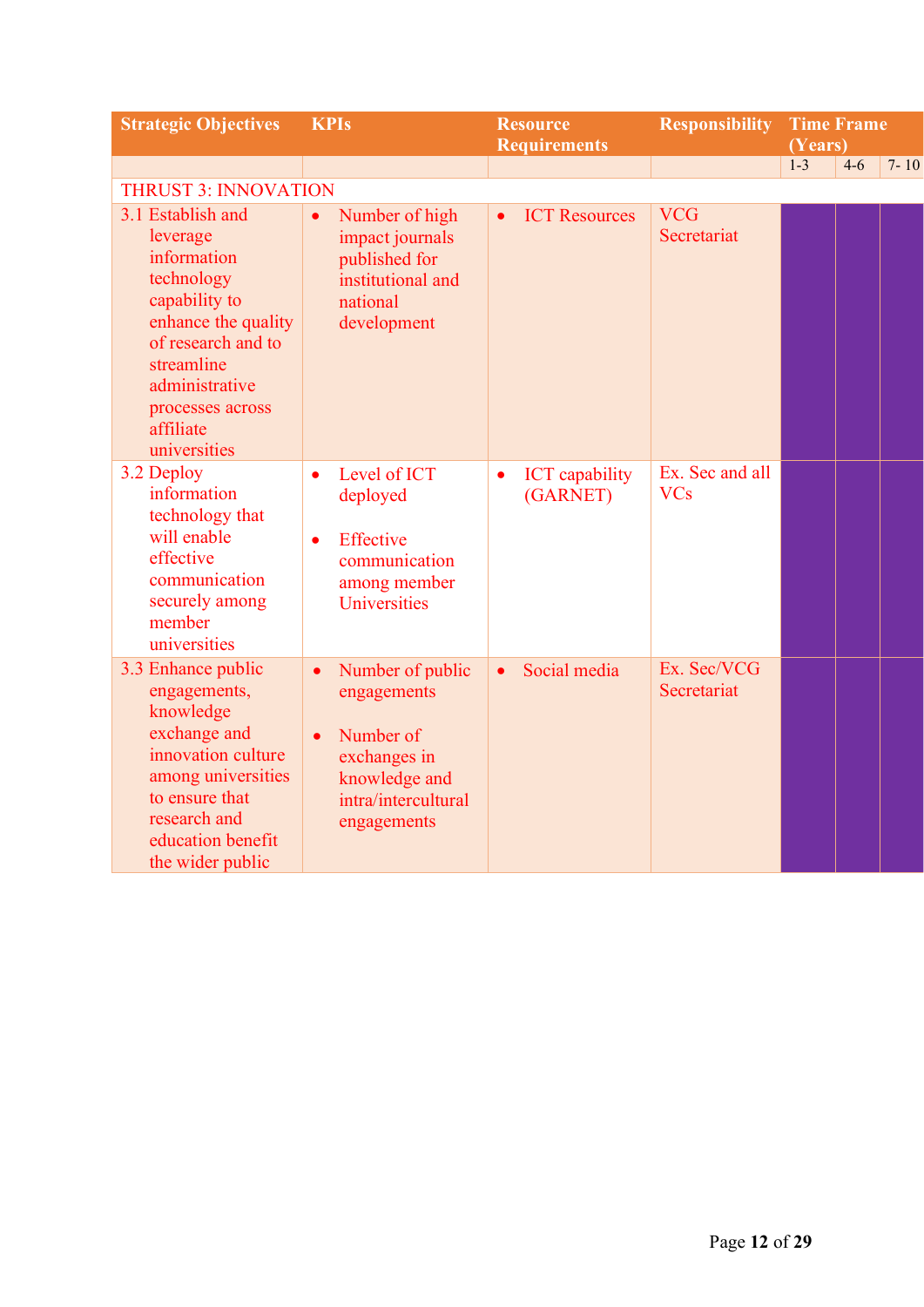### **Priority 2: Common Standards for Universities**

*Goal: To promote common standards for academic progression in universities to meet the highest international standards and a common condition of service of staff.*

| <b>Strategic Objectives</b>                                                                       | <b>KPIs</b>                                                                                                                                                     | <b>Resource</b><br><b>Requirements</b>                                                                                                 | <b>Responsibility</b>                   | <b>Time Frame</b><br>(Years) |          |
|---------------------------------------------------------------------------------------------------|-----------------------------------------------------------------------------------------------------------------------------------------------------------------|----------------------------------------------------------------------------------------------------------------------------------------|-----------------------------------------|------------------------------|----------|
|                                                                                                   |                                                                                                                                                                 |                                                                                                                                        |                                         | $1 - 3$<br>$4-6$             | $7 - 10$ |
| <b>THRUST 1: POLICIES AND PROCESSES</b>                                                           |                                                                                                                                                                 |                                                                                                                                        |                                         |                              |          |
| 1.1 Harmonise<br>conditions of<br>service, UTAG,<br>GAUA, FUSSAG,<br>TEWU, GUSSS<br>etc.          | Harmonised<br>$\bullet$<br>conditions of<br>service                                                                                                             | <b>Existing</b><br>$\bullet$<br>conditions of<br>service for<br>organised<br>bodies in<br>various<br>universities                      | <b>VCG</b>                              |                              |          |
| 1.2 Harmonise<br>institutional<br>policies and<br>processes for<br>appointments and<br>promotions | Harmonised<br>$\bullet$<br>criteria for<br>appointments<br>and promotions                                                                                       | <b>Existing</b><br>$\bullet$<br>documents for<br>appointments<br>and promotions<br>criteria for<br>various<br>universities             | <b>VCG</b>                              |                              |          |
| <b>THRUST 2: MOBILITY</b>                                                                         |                                                                                                                                                                 |                                                                                                                                        |                                         |                              |          |
| 2.1 Promote students'<br>mobility across<br>universities and<br>grade transfer.                   | Criteria for<br>$\bullet$<br>student<br>mobility<br>developed<br>A Policy<br>$\bullet$<br>framework for<br>curriculum<br>design<br>Harmonised<br>grading system | Existing<br>$\bullet$<br>student<br>mobility<br>policies<br><b>NAB Policy</b><br>$\bullet$<br>and documents<br>on curriculum<br>design | Committee<br>Appointed by<br><b>VCG</b> |                              |          |
| 2.2 Promote staff<br>mobility across<br>universities.                                             | Number of staff<br>$\bullet$<br>mobility per<br>academic year                                                                                                   | Harmonised<br>$\bullet$<br>conditions of<br>service and<br>statutes                                                                    | Committees of<br><b>VCG</b>             |                              |          |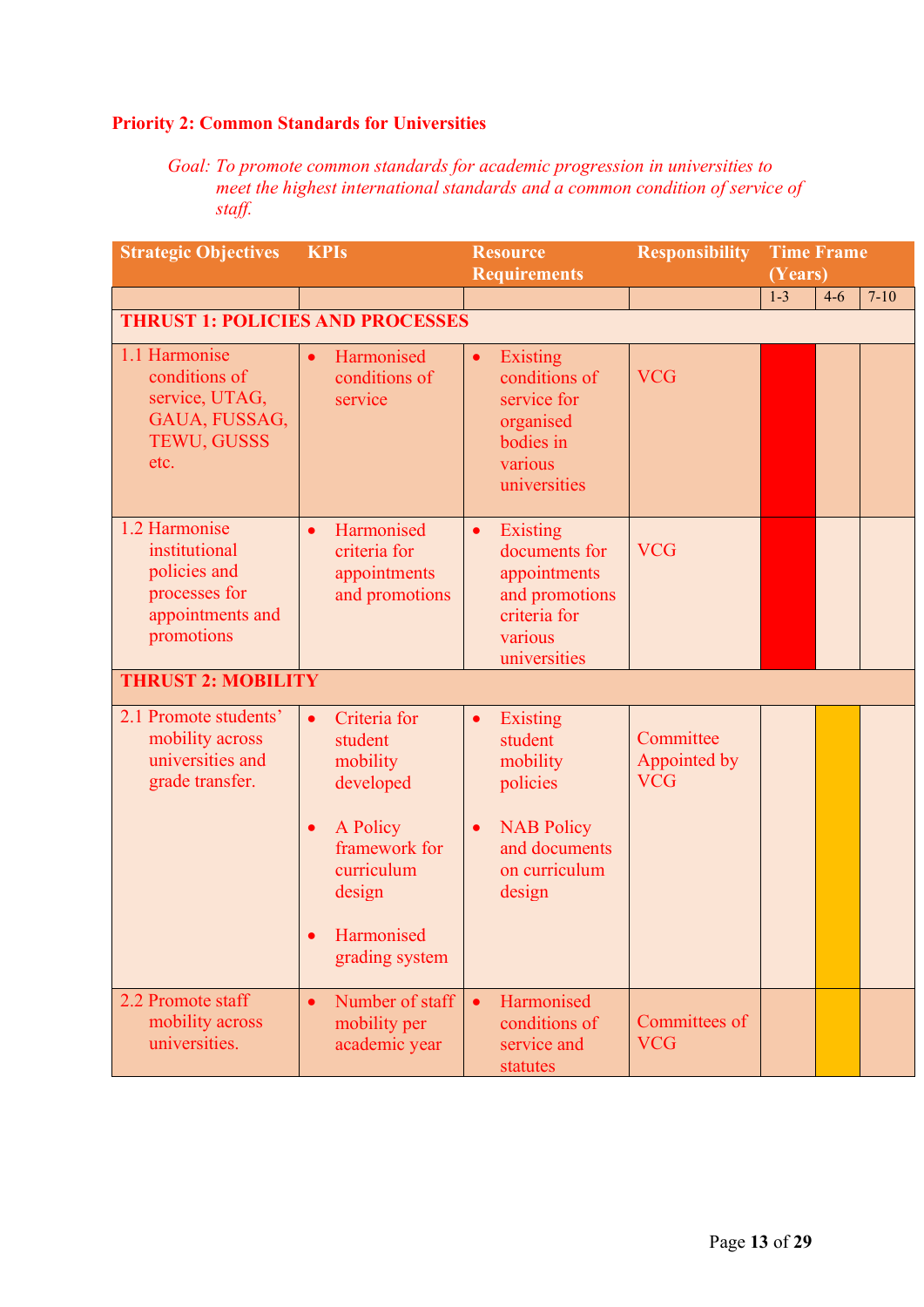# **Priority 3: Capacity Development**

| <b>Strategic</b><br><b>Objectives</b>                                                                                                                                            | <b>KPIs</b>                                                                                                                                                                | <b>Resource</b><br><b>Requirements</b>                                                                            | <b>Responsibility</b> Time Frame (Years)  |         |         |        |
|----------------------------------------------------------------------------------------------------------------------------------------------------------------------------------|----------------------------------------------------------------------------------------------------------------------------------------------------------------------------|-------------------------------------------------------------------------------------------------------------------|-------------------------------------------|---------|---------|--------|
|                                                                                                                                                                                  |                                                                                                                                                                            |                                                                                                                   |                                           | $1 - 3$ | $4 - 6$ | $7-10$ |
|                                                                                                                                                                                  | <b>THRUST 1: CAPACITY ENHANCEMENT</b>                                                                                                                                      |                                                                                                                   |                                           |         |         |        |
| 1.1 Expand<br>opportunities<br>for capacity<br>development<br>in critical<br>areas, e.g: IT,<br>Sciences,<br>Law,<br>1.2 Facilitate<br>collaborations                            | Number of<br>$\bullet$<br>trainings,<br>conferences and<br>workshops<br>organised<br><b>Enhancement</b> of<br>$\bullet$<br>equipment<br>Number of<br>$\bullet$<br>external | Existing<br>$\bullet$<br>Universities'<br>Human<br><b>Resources</b><br>Financial<br>$\bullet$<br><b>Resources</b> | VCG,<br>Exec. Sec.<br>Exec. Sec.          |         |         |        |
| with external<br>universities<br>for purposes<br>of capacity<br>building: e.g.<br>France<br>Higher<br>Education<br>forum, St.<br>Andrews<br>Faculty<br>Development<br>Programmes | collaborations<br>secured                                                                                                                                                  | Existing<br>$\bullet$<br>networks                                                                                 |                                           |         |         |        |
| <b>THRUST 2: SKILLS MATCHING</b>                                                                                                                                                 |                                                                                                                                                                            |                                                                                                                   |                                           |         |         |        |
| 2.1 Establish<br>centre for<br>skills<br>matching and<br>placement.                                                                                                              | Centre<br>established                                                                                                                                                      | Data<br>$\bullet$<br>Management<br><b>System</b><br>Office space                                                  | <b>VCG</b><br>Secretariate/<br>Exec. Sec. |         |         |        |

## *Goal: To provide opportunities for capacity development*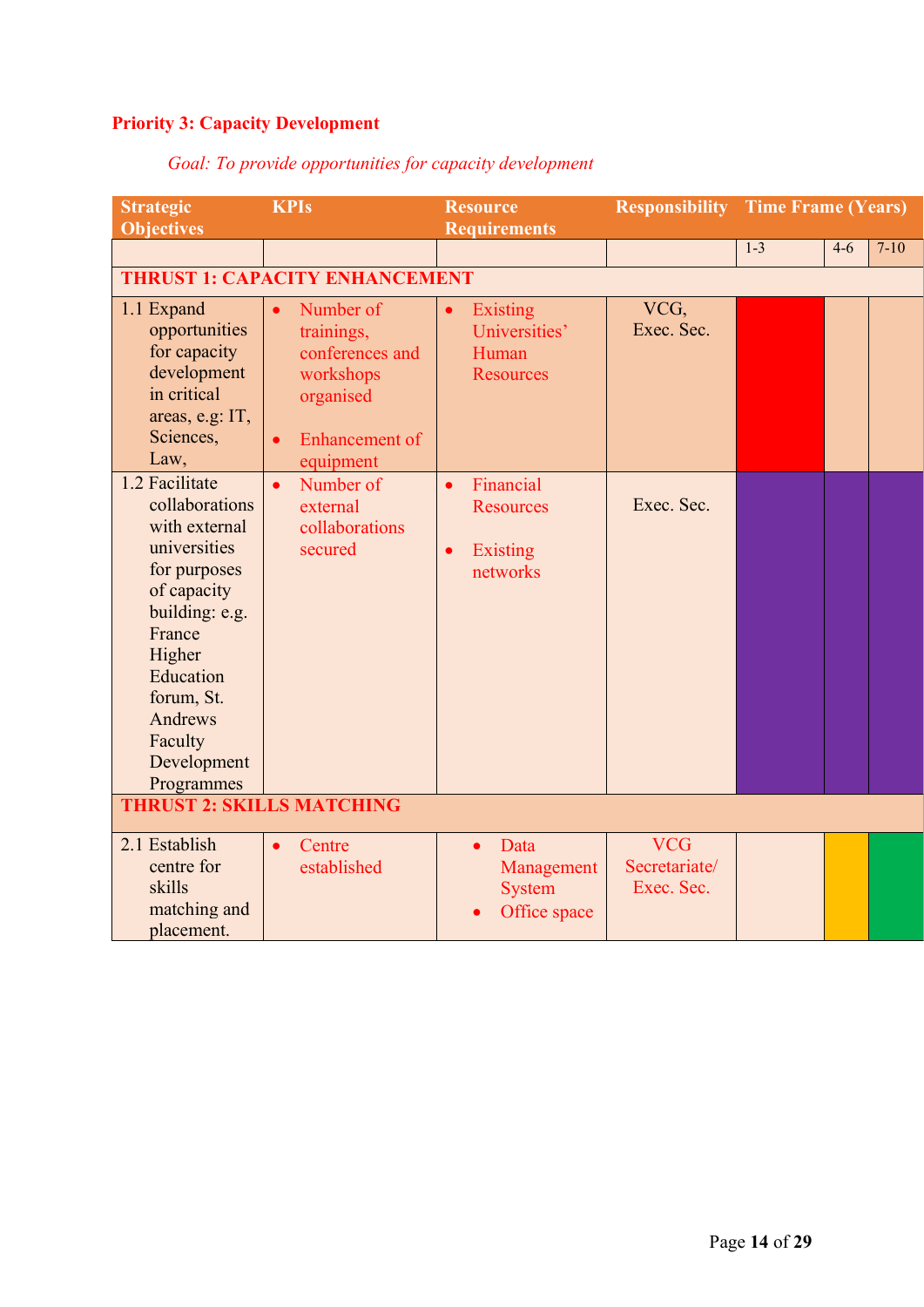# **Priority 4: Stakeholder Engagement**

| <b>Strategic</b><br><b>Objectives</b>                                                                                        | <b>KPIs</b>                                                                                                                                                                                                    | <b>Resource</b><br><b>Requirements</b>                        | <b>Responsibility</b>                                 | <b>Time Frame</b><br>(Years) |         |          |
|------------------------------------------------------------------------------------------------------------------------------|----------------------------------------------------------------------------------------------------------------------------------------------------------------------------------------------------------------|---------------------------------------------------------------|-------------------------------------------------------|------------------------------|---------|----------|
|                                                                                                                              |                                                                                                                                                                                                                |                                                               |                                                       | $1 - 3$                      | $4 - 6$ | $7 - 10$ |
|                                                                                                                              | <b>THRUST 1: INDUSTRY ENGAGEMENT</b>                                                                                                                                                                           |                                                               |                                                       |                              |         |          |
| 1.1 Hold regular<br>engagements<br>and interactions<br>with industry                                                         | Number and<br>frequency of<br>engagements held and<br>outcomes achieved                                                                                                                                        | <b>VCG Premises</b>                                           | Executive<br>Secretary                                |                              |         |          |
| 1.2 Translate the<br>outcomes of<br>industry<br>engagements for<br>mutual benefit<br><b>THRUST 2: DATABASES</b>              | Demonstrable benefits<br>$\bullet$<br>resulting from<br>industry engagements<br>Changes in curriculum<br>$\bullet$<br>resulting in<br>engagements<br>Number of Faculty<br>$\bullet$<br>internships facilitated | Resource<br>$\bullet$<br>persons                              | Executive<br>Secretary/<br>Committee of<br><b>VCG</b> |                              |         |          |
|                                                                                                                              |                                                                                                                                                                                                                |                                                               |                                                       |                              |         |          |
| 2.1 Do an analysis<br>and create a<br>detailed<br>database for<br>critical human<br>resource for<br>national<br>development. | Report on human<br>$\bullet$<br>resource requirements<br>Database created<br>$\bullet$                                                                                                                         | Database<br>$\bullet$<br>Management<br><b>System</b>          | Exec. Sec.,<br>Committees of<br><b>VCG</b>            |                              |         |          |
| 2.2 Use the database<br>to guide periodic<br>review of<br>curricula to<br>make them<br>relevant to the<br>needs of society.  | • Number of curricula<br>revised due to<br>information from<br>database                                                                                                                                        | $\bullet$ Data on<br>Human<br>Resource<br>needs of<br>society | Member<br>Universities                                |                              |         |          |

## *Goal: To engage stakeholders for the advancement of Higher Education*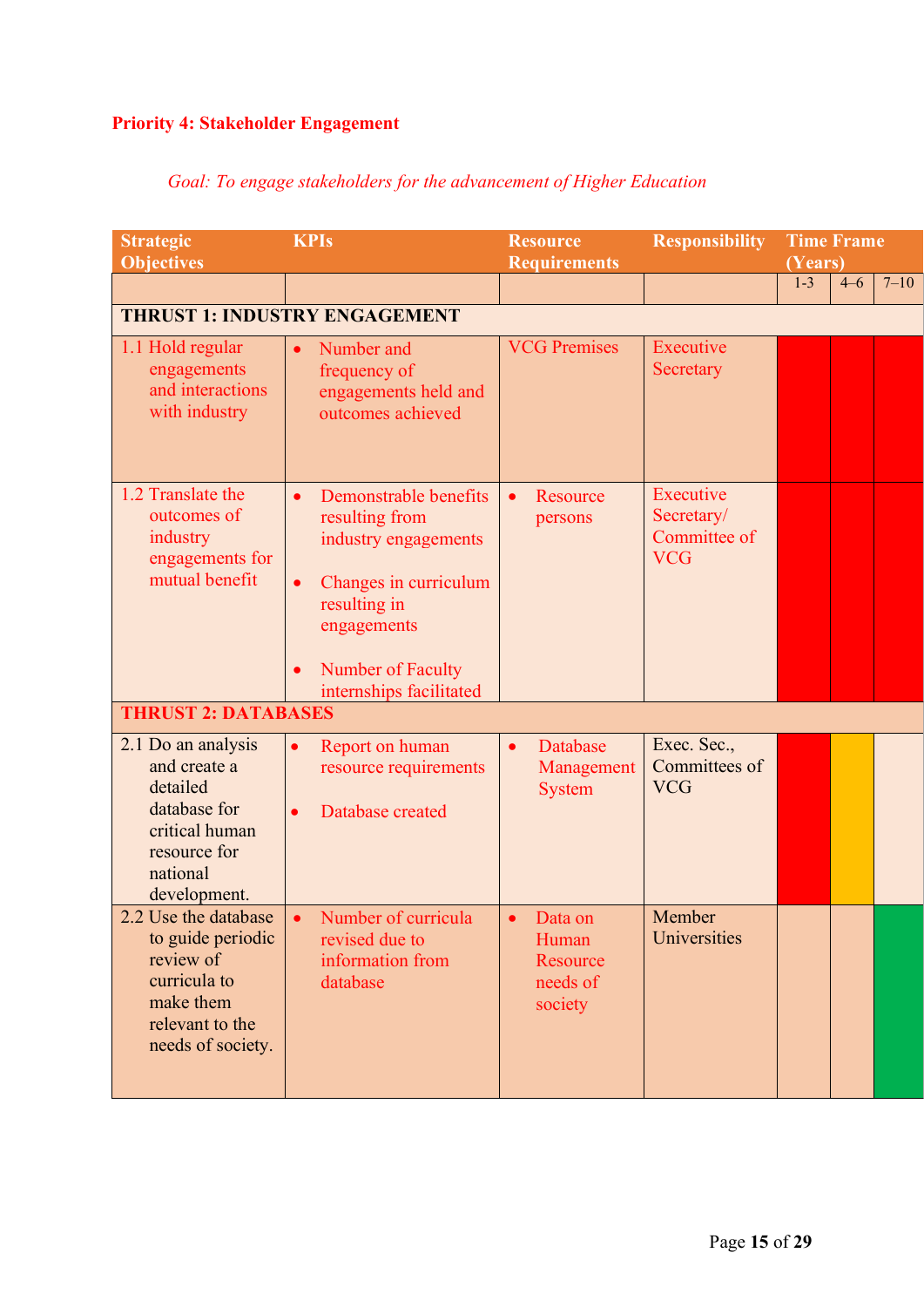| <b>Strategic Objectives</b>                                                                                                 | <b>KPIs</b>                                                                                                                                                                                                     | <b>Resource</b><br><b>Requirements</b>                                                  | <b>Responsibility</b>                         | <b>Time Frame</b><br>(Years) |       |          |
|-----------------------------------------------------------------------------------------------------------------------------|-----------------------------------------------------------------------------------------------------------------------------------------------------------------------------------------------------------------|-----------------------------------------------------------------------------------------|-----------------------------------------------|------------------------------|-------|----------|
|                                                                                                                             |                                                                                                                                                                                                                 |                                                                                         |                                               | $1 - 3$                      | $4-6$ | $7 - 10$ |
|                                                                                                                             | <b>THRUST 3: GOVERNMENT, SOCIETY AND MEDIA ENGAGEMENT</b>                                                                                                                                                       |                                                                                         |                                               |                              |       |          |
| 3.1 Identify<br>researchable<br>areas (quarterly)<br>that will address<br>critical problems<br>for national<br>development. | Number of<br>$\bullet$<br>research areas<br>identified for<br>national<br>development<br>Number of<br>$\bullet$<br>advocacies<br>(uptake) on<br>research findings<br>Research impact<br>$\bullet$<br>on society | Research<br>$\bullet$<br><b>Databases</b><br><b>(SCOPUS</b><br>etc)<br>NDPC's<br>report | VCG,<br>Member<br>Universities                |                              |       |          |
| 3.2 Communicate<br>the research<br>findings to<br>stakeholders and<br>government                                            | <b>Research reports</b><br>$\bullet$<br>for national<br>development<br>Implementation of<br>$\bullet$<br>research findings                                                                                      | Publication<br>$\bullet$<br>outlets                                                     | Exec.<br>Secretary/<br>Member<br>Universities |                              |       |          |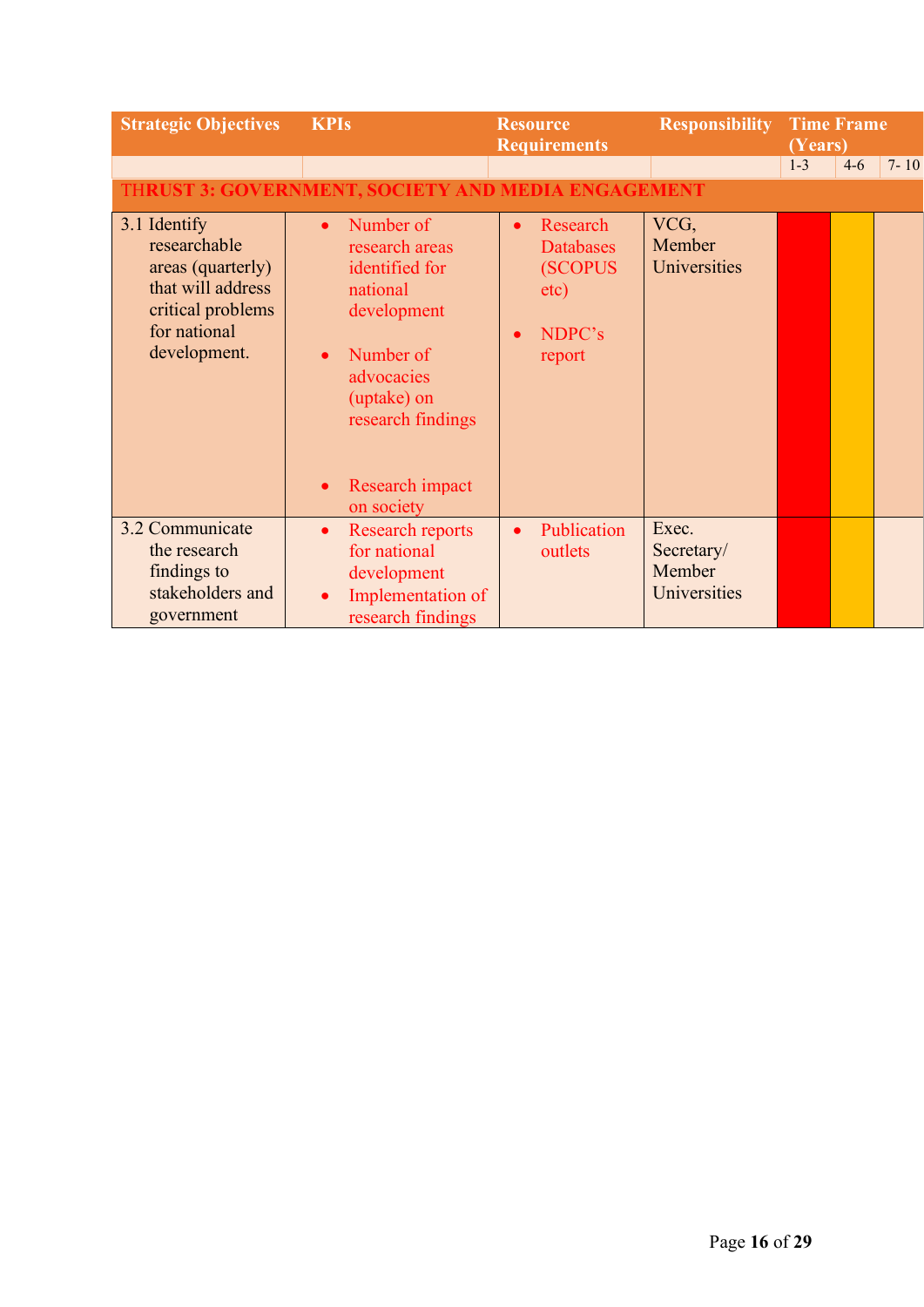### **Priority 5: Higher Education Development**

| <b>Strategic</b><br><b>Objectives</b>                                                                                                                    | <b>KPIs</b>                                                                                                                                                               | <b>Resource</b><br><b>Requirements</b>                                                 | <b>Responsibility</b>                   | (Years) | <b>Time Frame</b> |          |
|----------------------------------------------------------------------------------------------------------------------------------------------------------|---------------------------------------------------------------------------------------------------------------------------------------------------------------------------|----------------------------------------------------------------------------------------|-----------------------------------------|---------|-------------------|----------|
|                                                                                                                                                          |                                                                                                                                                                           |                                                                                        |                                         | $1-3$   | $4 - 6$           | $7 - 10$ |
| <b>THRUST 1: PUBLICIZATION</b>                                                                                                                           |                                                                                                                                                                           |                                                                                        |                                         |         |                   |          |
| 1.1 Sponsor<br>exhibition of<br>research findings<br>of member<br>Universities at<br>various fora.                                                       | Number of<br>research<br>exhibitions or<br>Fora held or<br>sponsored                                                                                                      | Research<br>$\bullet$<br>publications<br><b>Innovations</b><br>$\bullet$<br>introduced | <b>VCG</b>                              |         |                   |          |
| 1.2 Facilitate<br>quarterly<br>publications of<br>research<br>activities of<br>member<br>Universities<br>using appropriate<br>social media<br>platforms. | Number of<br>$\bullet$<br>Research<br><b>Publications</b><br>disseminated<br>Feedback<br>$\bullet$<br>received on<br>publications                                         | • Social media<br>platforms                                                            | Exec. Sec.<br>Member<br>Universities    |         |                   |          |
| 1.3 Engage various<br>media outlets for<br>communication.                                                                                                | Database of<br>$\bullet$<br>media outlets<br>established<br>Published<br>$\bullet$<br>Newsletter<br>Number of press<br>$\bullet$<br>soirees held                          | <b>Network</b><br>$\bullet$                                                            | <b>VCG</b><br>Secretariat<br>Exec. Sec. |         |                   |          |
|                                                                                                                                                          | THRUST 2: CONTRIBUTION TO NATIONAL ISSUES                                                                                                                                 |                                                                                        |                                         |         |                   |          |
| 2.1 Respond to<br>national issues<br>on higher<br>education for<br>national<br>understanding.                                                            | Number of<br>Formal<br><b>Statements</b><br>submitted to<br>Sector ministry<br>and regulatory<br>institution etc<br>Number of<br>public lectures<br>on National<br>issues | Pool of<br>$\bullet$<br>experts from<br>member<br>universities                         | VCG,<br>Exec. Sec.                      |         |                   |          |

*Goal: To establish a communications strategy that will foster a better understanding and support for the development of higher education in Ghana*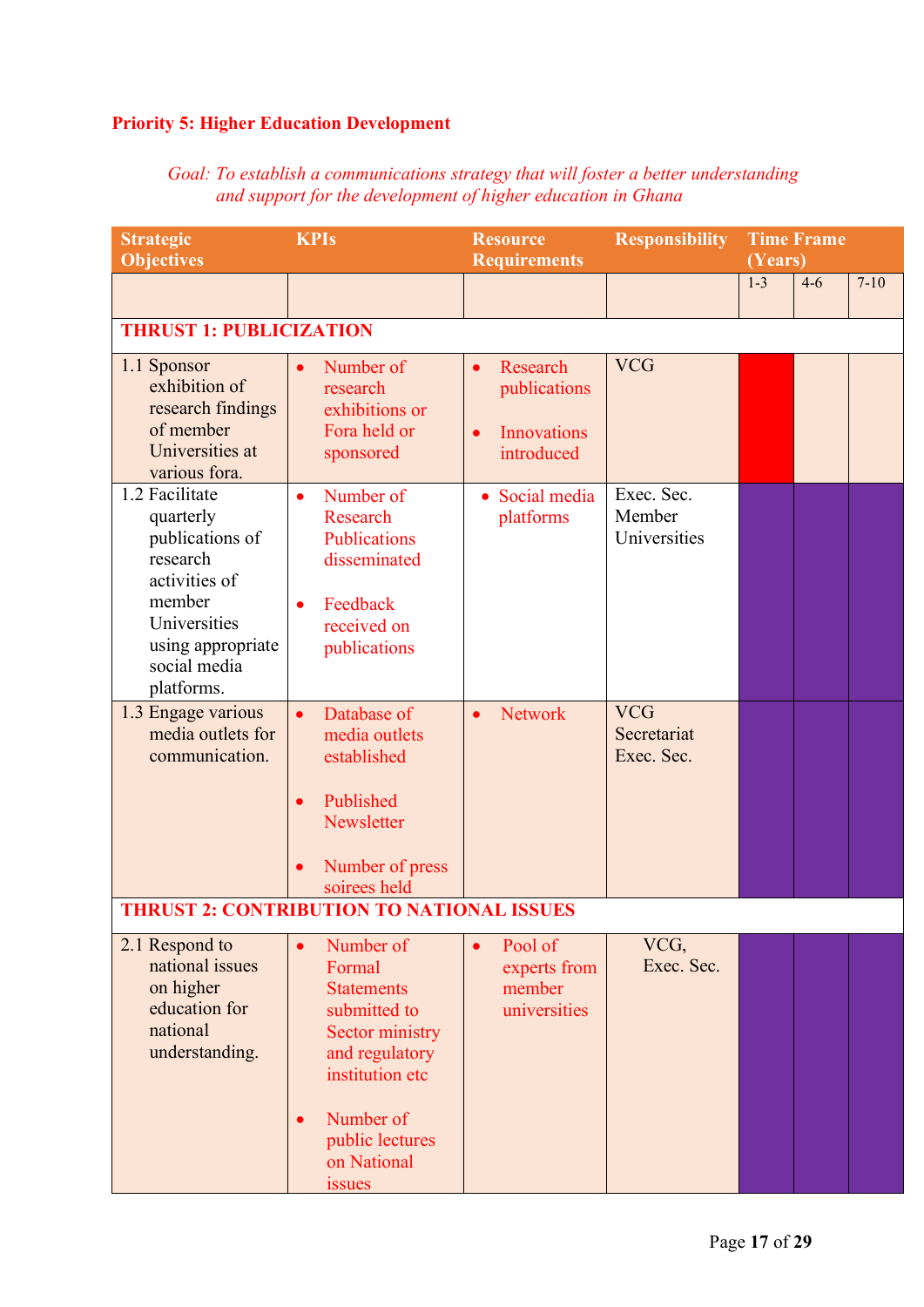#### **Priority 6: Collaboration**

*Goal: To collaborate with local and international bodies with the aim of mobilising requisite facilities, logistics, materials and resources to support teaching, learning, research and service.*

| <b>Strategic Objectives</b>                                                                                                                                    | <b>KPIs</b>                                                                                                                                                          | <b>Resource</b><br><b>Requirements</b>                                                | <b>Responsibility</b> | <b>Time Frame</b><br>(Years) |         |        |
|----------------------------------------------------------------------------------------------------------------------------------------------------------------|----------------------------------------------------------------------------------------------------------------------------------------------------------------------|---------------------------------------------------------------------------------------|-----------------------|------------------------------|---------|--------|
|                                                                                                                                                                |                                                                                                                                                                      |                                                                                       |                       | $1 - 3$                      | $4 - 6$ | $7-10$ |
| <b>THRUST 1: LOCAL LINKAGES FOR COLLABORATION</b>                                                                                                              |                                                                                                                                                                      |                                                                                       |                       |                              |         |        |
| 1.1 Build strong<br>rapport with<br>institutions of<br>government<br>(Executive,<br>Legislature and<br>Judiciary) for the<br>prompt release of<br>resources.   | Evidence of<br>rapport<br>established and<br><b>Resources</b><br>released                                                                                            | <b>VCG</b><br>Secretariat<br>Public<br>$\bullet$<br><b>Relations Unit</b><br>required | Exec. Secretary       |                              |         |        |
| 1.2 Harness individual<br>and collective<br>expertise of<br>member<br>universities and<br>making same<br>available to<br>Government and<br>other stakeholders. | Number of<br>$\bullet$<br>expertise<br>recommended to<br>government and<br>stakeholders<br>Impact of<br>expertise on<br>national issues<br>referred to<br>government | $\bullet$ Pool of<br>expertise in<br>member<br>universities                           | <b>VCG</b>            |                              |         |        |
| 1.3 Engage with<br>private<br>universities                                                                                                                     | • Positive<br>outcomes of<br>engagements<br>with private<br>universities                                                                                             | • Data on private<br>universities                                                     | <b>VCG</b>            |                              |         |        |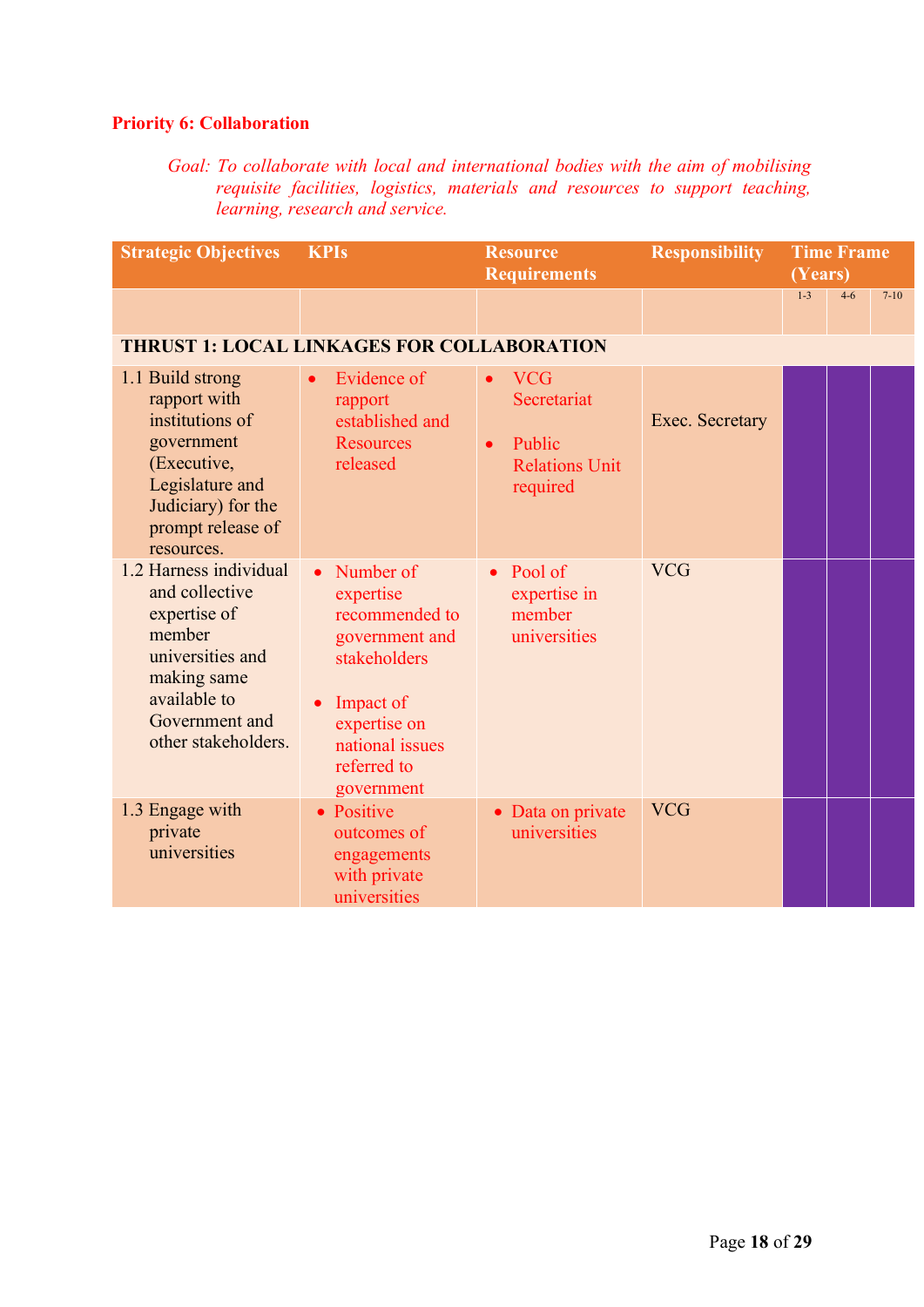| <b>Strategic Objectives</b>                                                                                                                                                                                                                                                         | <b>KPIs</b>                                                                                                                                  | <b>Resource</b><br><b>Requirements</b>                                                                                                                               | <b>Responsibility</b>    | (Years) | <b>Time Frame</b> |          |
|-------------------------------------------------------------------------------------------------------------------------------------------------------------------------------------------------------------------------------------------------------------------------------------|----------------------------------------------------------------------------------------------------------------------------------------------|----------------------------------------------------------------------------------------------------------------------------------------------------------------------|--------------------------|---------|-------------------|----------|
|                                                                                                                                                                                                                                                                                     |                                                                                                                                              |                                                                                                                                                                      |                          | $1 - 3$ | $4-6$             | $7 - 10$ |
| <b>THRUST 2: INTERNATIONAL LINKAGES FOR COLLABORATION</b>                                                                                                                                                                                                                           |                                                                                                                                              |                                                                                                                                                                      |                          |         |                   |          |
| 2.1 Establish effective<br>international<br>linkages for the<br>mobilization of<br>materials in<br>support of<br>teaching and<br>learning in higher<br>education<br>institutions (eg.<br>ACU, GEANT,<br>NORDUNET,<br>Carnegie, Network<br><b>Start-Up Resource</b><br>Centre, etc). | Number of<br>$\bullet$<br>international<br>linkages<br>established<br>Teaching and<br>$\bullet$<br>Learning<br><b>Resources</b><br>mobilised | • Membership to<br>the international<br>organisations<br>(eg ACU,<br>GEANT,<br>NORDUNET,<br>Carnegie,<br><b>Network Start-</b><br><b>Up Resource</b><br>Centre, etc) | <b>VCG</b><br>Exec. Sec. |         |                   |          |
| 2.2 Build international<br>linkages to<br>facilitate exchange<br>programmes<br>between Ghanaian<br>Universities and<br>Selected<br>International<br>Universities.                                                                                                                   | Number of<br>$\bullet$<br>exchange<br>programmes<br>Number of<br>$\bullet$<br>international<br>linkages<br>facilitated                       | Financial<br>$\bullet$<br><b>Resources</b><br><b>Databases</b>                                                                                                       | <b>VCG</b><br>Exec. Sec. |         |                   |          |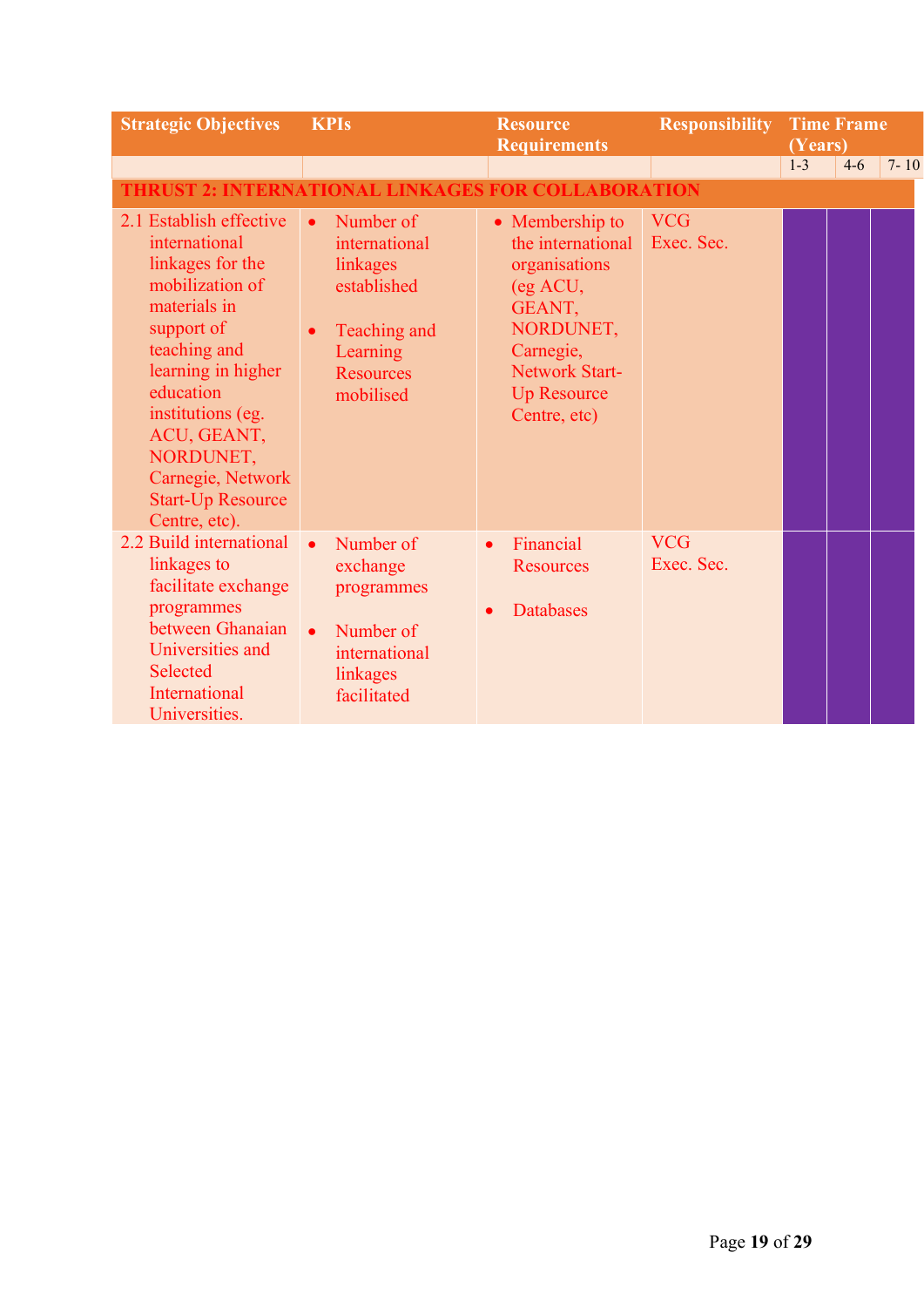# **Objective 7: Leadership**

## *Goal: To assert professional authority on higher educational matters in Ghana.*

| <b>Strategic Objectives</b>                                                                                                                                                  | <b>KPIs</b>                                                 | <b>Resource</b><br><b>Requirements</b>                           | <b>Responsibility</b>    | <b>Time Frame</b><br>(Years) |         |          |
|------------------------------------------------------------------------------------------------------------------------------------------------------------------------------|-------------------------------------------------------------|------------------------------------------------------------------|--------------------------|------------------------------|---------|----------|
|                                                                                                                                                                              |                                                             |                                                                  |                          | $1-3$                        | $4 - 6$ | $7 - 10$ |
| <b>THRUST 1: VISIBILITY IN THE EDUCATIONAL LANDSCAPE</b>                                                                                                                     |                                                             |                                                                  |                          |                              |         |          |
| 1.1 Ensure VCG visibility<br>through the following:<br>a. Seek representations<br>on national<br>committees set up on<br>educational matters<br>and participate<br>actively. | • Number of<br>representations<br>on national<br>committee  | $\bullet$ Pool of<br><b>Experts of</b><br>Member<br>universities | <b>VCG</b><br>Exec. Sec. |                              |         |          |
| b. Dialogue with<br>government over<br>issues affecting the<br>universities                                                                                                  | • Number<br>$\sigma$<br>dialogues held                      | • Pool of<br><b>Experts of</b><br>Member<br>universities         | <b>VCs</b>               |                              |         |          |
| c. Request for inclusion<br>of VCG on the<br>mailing list of<br>Parliament on all<br>educational matters                                                                     | • Request<br>granted                                        | • Contact<br>with<br>Parliament                                  | Exec. Sec.               |                              |         |          |
| d. Institutionalise<br>biannual and other<br>educational round-<br>table conferences on<br>higher education                                                                  | • Round table<br>conferences<br>held                        | $\bullet$ Pool of<br><b>Experts of</b><br>Member<br>universities | <b>VCG</b>               |                              |         |          |
| Make active<br>$e_{-}$<br>contributions and/or<br>present proposals to<br>guide educational<br>reviews/reforms for<br>national discourse                                     | • Number of<br>proposals<br>presented on<br>national issues | • Pool of<br><b>Experts of</b><br>Member<br>universities         | <b>VCG</b>               |                              |         |          |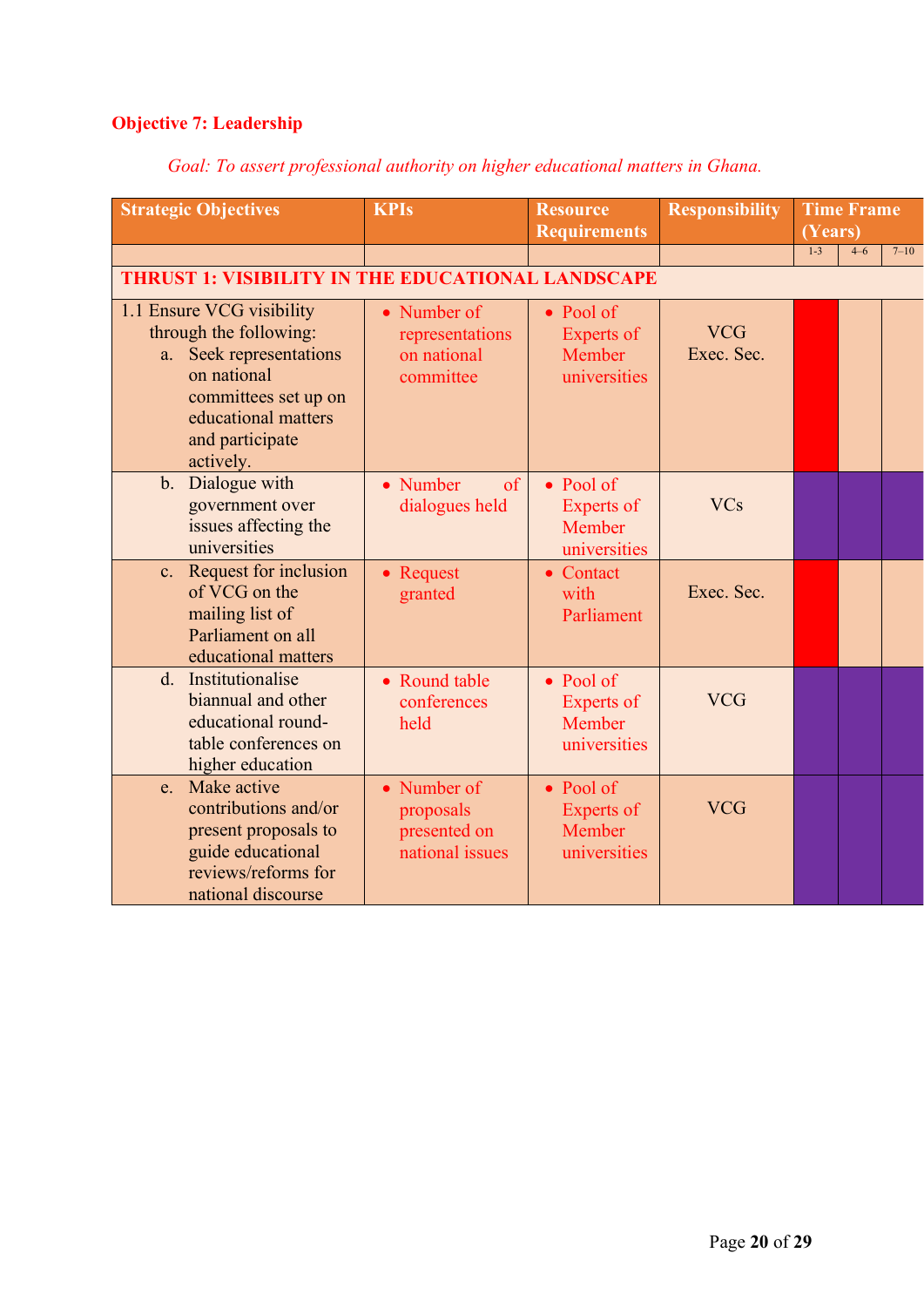| <b>Strategic Objectives</b><br><b>KPIs</b>                                                                                                             | <b>Resource</b><br><b>Requirements</b>                                         |                                                                     | <b>Responsibility</b> | <b>Time Frame</b><br>(Years) |         |          |
|--------------------------------------------------------------------------------------------------------------------------------------------------------|--------------------------------------------------------------------------------|---------------------------------------------------------------------|-----------------------|------------------------------|---------|----------|
|                                                                                                                                                        |                                                                                |                                                                     |                       | $1-3$                        | $4 - 6$ | $7 - 10$ |
| <b>THRUST 2: TRANSPARENT AND ACCOUNTABLE LEADERSHIP</b>                                                                                                |                                                                                |                                                                     |                       |                              |         |          |
| 2.1 Providing institutional<br>transparency and<br>accountability by doing the<br>following:<br>a. Ensure budgeting<br>procedures are<br>complied with | • Degree of<br>compliance<br>with budgetary<br>procedures                      | • Budgetary<br>requests                                             | Exec. Sec.            |                              |         |          |
| b. Ensure prompt and<br>regular Financial<br>reporting                                                                                                 | • Calendar for<br>financial<br>reporting<br>• Timely<br>financial<br>reporting | • Source<br>document<br>for<br>preparing<br>financial<br>statements | Exec. Sec.            |                              |         |          |
| c. Conducting annual<br>auditing                                                                                                                       | • Audit reports                                                                | • External<br><b>Auditors</b><br>• Financial<br>statements          | Exec. Sec.            |                              |         |          |
| d. Adhering to<br>procurement<br>regulations and<br>processes                                                                                          | • Compliance to<br>procurement<br>law                                          | • Procureme<br>nt Law                                               | Exec. Sec.            |                              |         |          |
| <b>THRUST 3: INSTITUTIONAL VISIBILITY</b>                                                                                                              |                                                                                |                                                                     |                       |                              |         |          |
| Establish an institutional<br>presence by doing the<br>following:<br>a. Completion of critical<br>documentation                                        | • Documentation<br>completed                                                   | • Human<br>Resource                                                 | Exec. Sec.            |                              |         |          |
| Set up an appropriate<br>a.<br>infrastructure and<br>administrative system<br>required for effective<br>operations                                     | • Administrative<br>system set-up                                              | • Manageme<br>nt Software<br>system                                 | Exec. Sec.            |                              |         |          |
| b. Develop an interactive<br>and dynamic website                                                                                                       | • Website<br>developed                                                         | $\bullet$ IT<br><b>Resources</b>                                    | Exec. Sec.            |                              |         |          |
| d. Publish periodic<br>institutional<br>newsletters                                                                                                    | • Institutional<br>newsletters<br>published                                    | • PR Unit at<br><b>VCG</b>                                          | Exec. Sec.            |                              |         |          |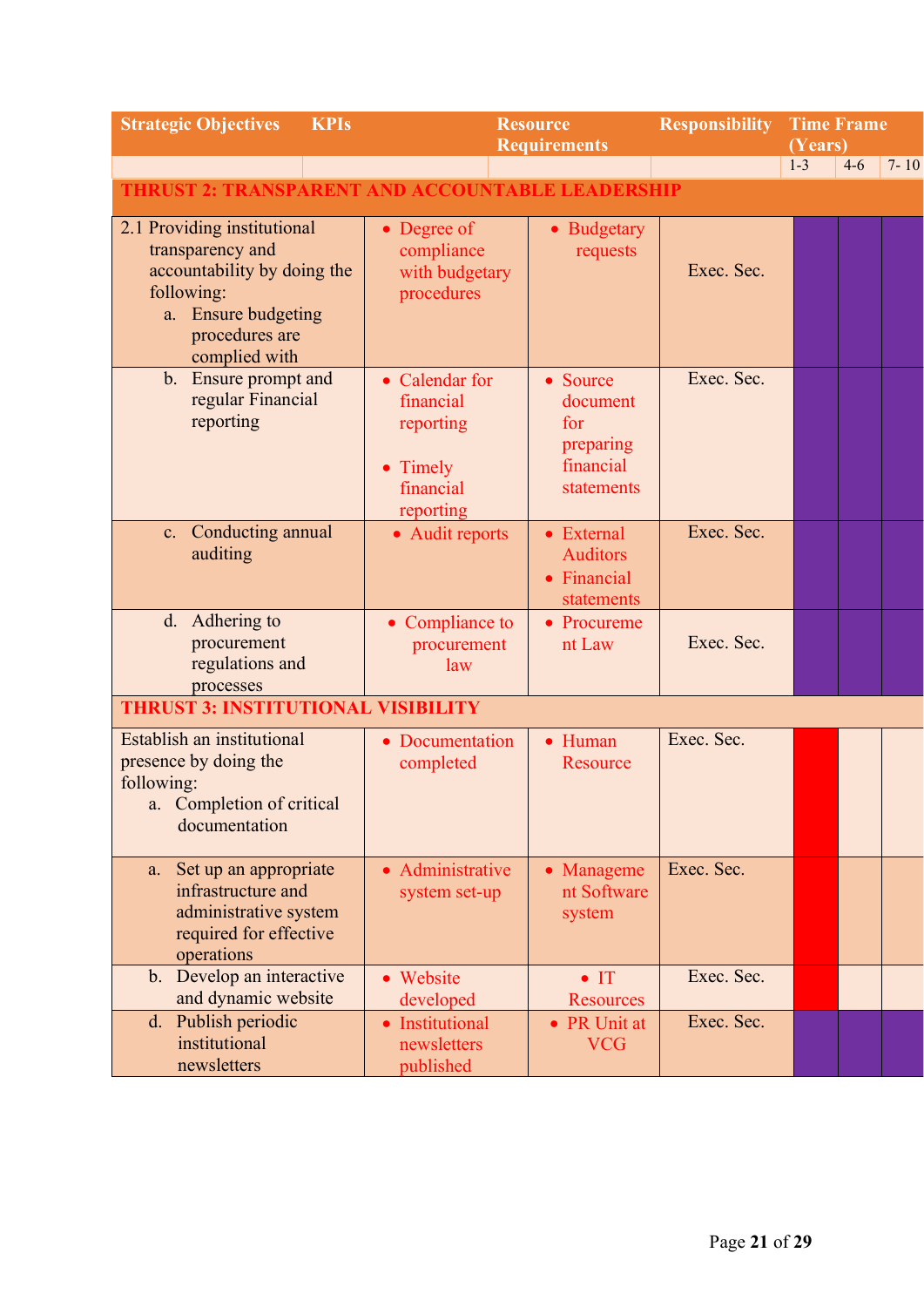#### **IMPLEMENTATION**

## **MONITORING AND EVALUATION**

Implementation of this strategic plan will be from the beginning of 2019 to the end of 2028. There shall be a committee of VCG constituted to monitor and evaluate the progress of implementation of the plan. There shall be a short-term, medium-term and long-term review of the Strategic Objectives.

The successful implementation will be the concerted efforts of all the internal stakeholders of VCG. The collective efforts require resources to ensure that objectives are achieved in a timely manner. During the implementation period, Management of VCG will operationalise the planned Strategic Objectives by assigning responsibilities to identified assignees with commensurate resources and timelines for meeting targets whiles maintaining effectiveness and cost efficiency.

#### **MONITORING AND EVALUATION (M&E)**

This strategic plan as a living document will be subjected to periodic objective reviews towards maintaining its relevance in the face of changing conditions that may occur within the time frame. This will involve routine institutional research, reports on progress and review meetings aimed at tracking the attainment of strategic objectives with minimal or no variations from projections.

During the M&E process, the committee of VCG responsible, will through its routine activities match actual gains achieved against projected Objectives and ascertain the level of variance based on which strategies will be undertaken to aid the attainment of planned objectives or in worst cases revise planned expectations.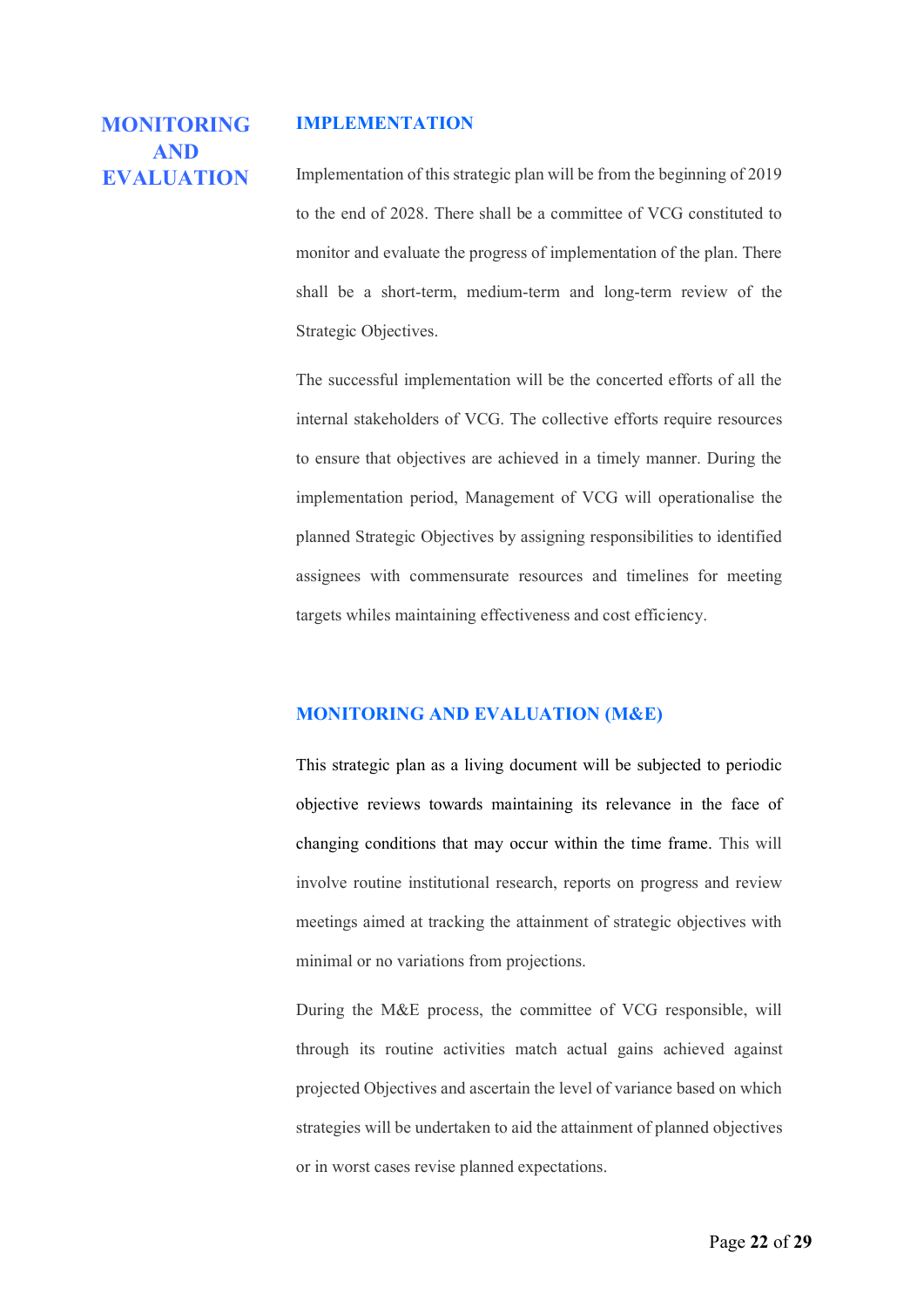# **CONCLUSION** This Strategic Plan represents the VCG's effort at consciously defining and designing its future. By this plan, VCG is confident in perfectly executing its mission of providing a consultative forum through which diverse challenges facing higher education can be tackled in a coordinated manner. This strategic plan offers a clear articulation of VCG's vision for the future and thereby serve as a road map for success.

In this regard, it realigns the collective choices and priorities made in light of the changing times and expectations of stakeholders. By focusing on our strengths and opportunities identified, we are confident that by 2028, VCG will leave its imprint as a professional authority on higher educational matters in Ghana.

As the organizations moves to the next exciting phase of its journey, it will entrench its core values of excellence, relevance, integrity, transparency and stewardship in its dealings with all stakeholders and at all times. With the harmony of diverse voices and perspectives, given the cocktail of expertise at its disposal, VCG is confident in successfully implementing this plan to the latter.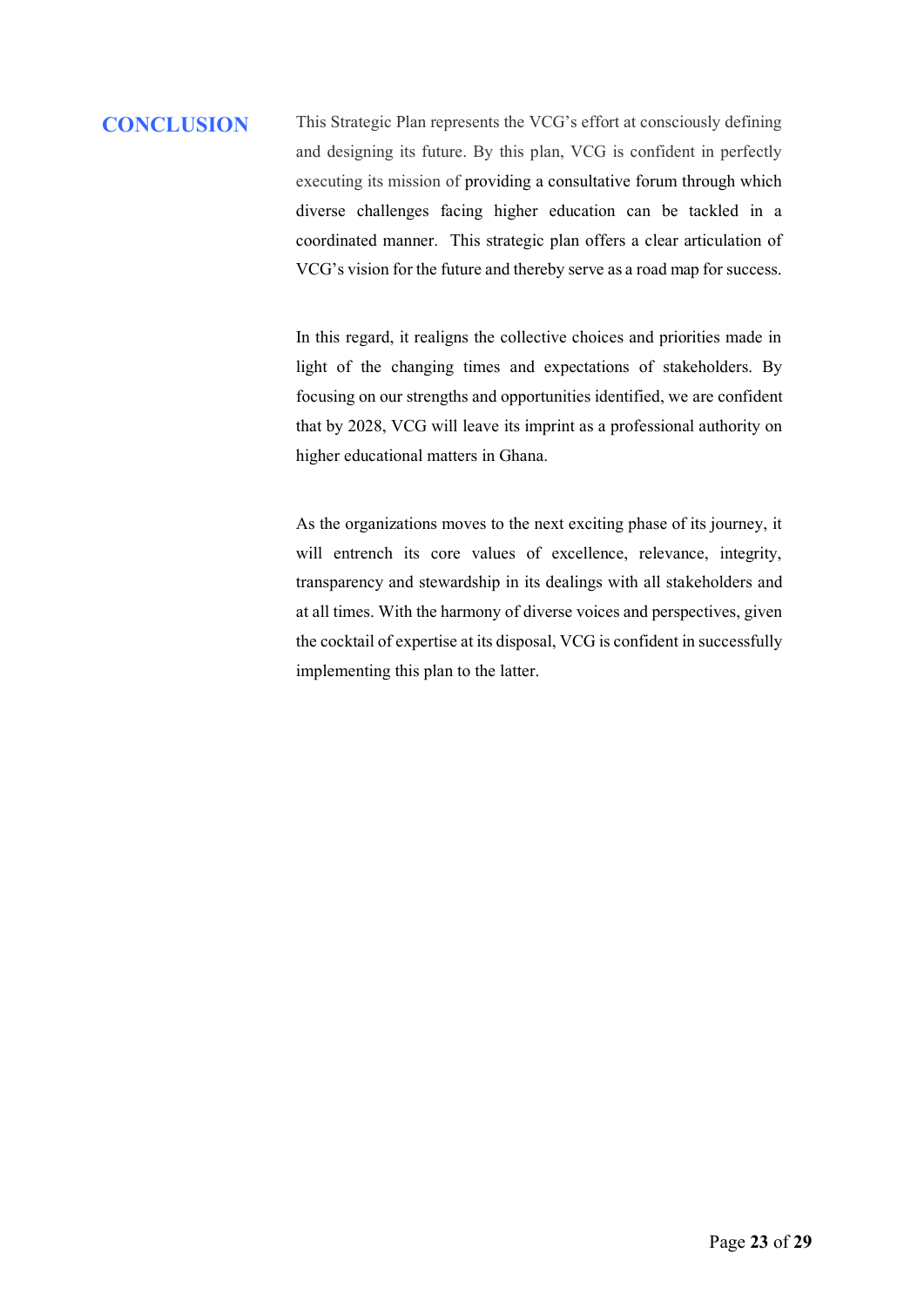

## **SWOT ANALYSIS OF VCG**

#### **(A) STRENGTHS**

**Our strengths** constitute internal resources, capabilities and competencies that are essential to enhancing the attainment of strategic objectives of VCG

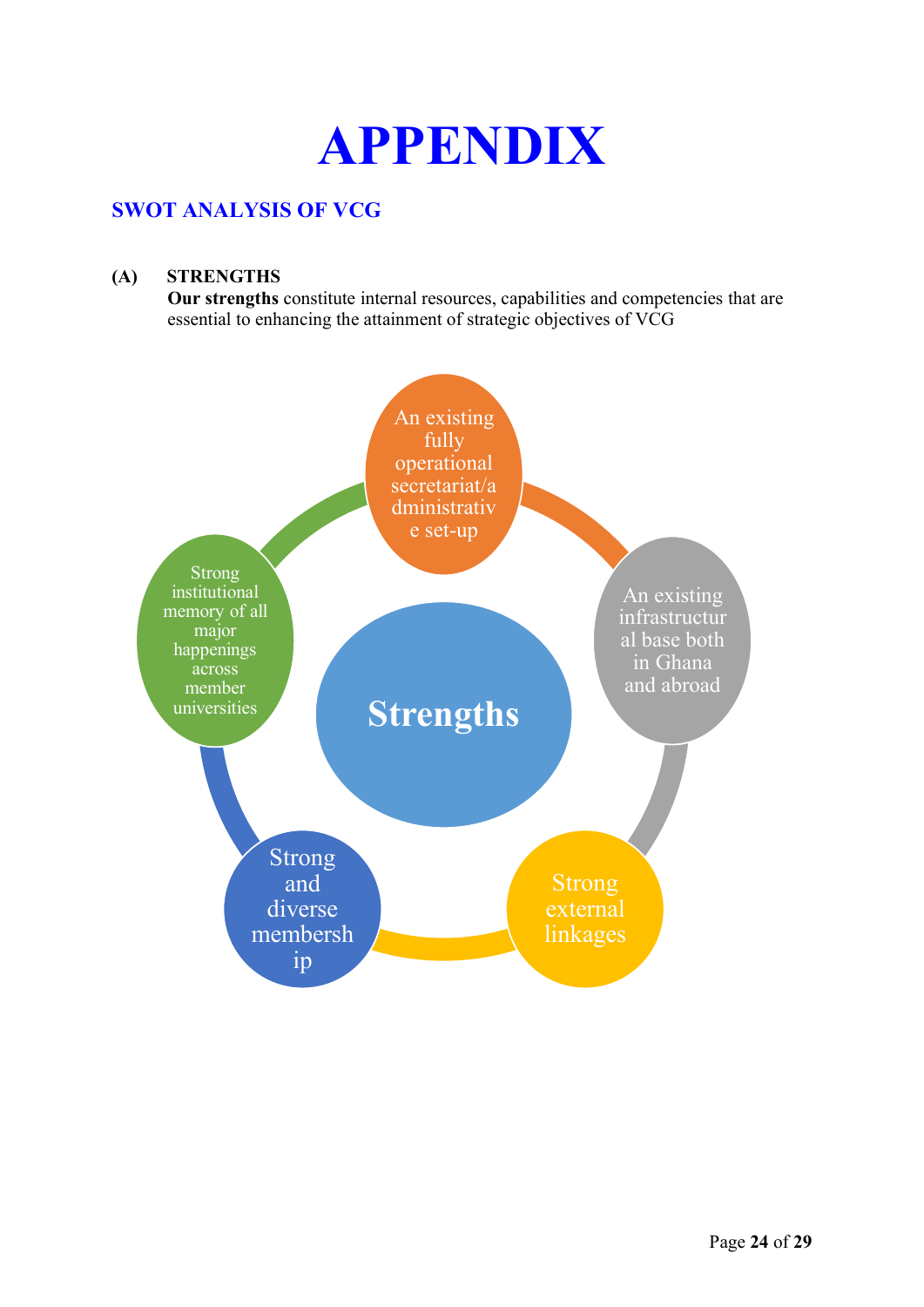#### **(B) WEAKNESSES**

**Our weaknesses** are the existing internal deficiencies that are capable of hampering the attainment of strategic objectives of VCG

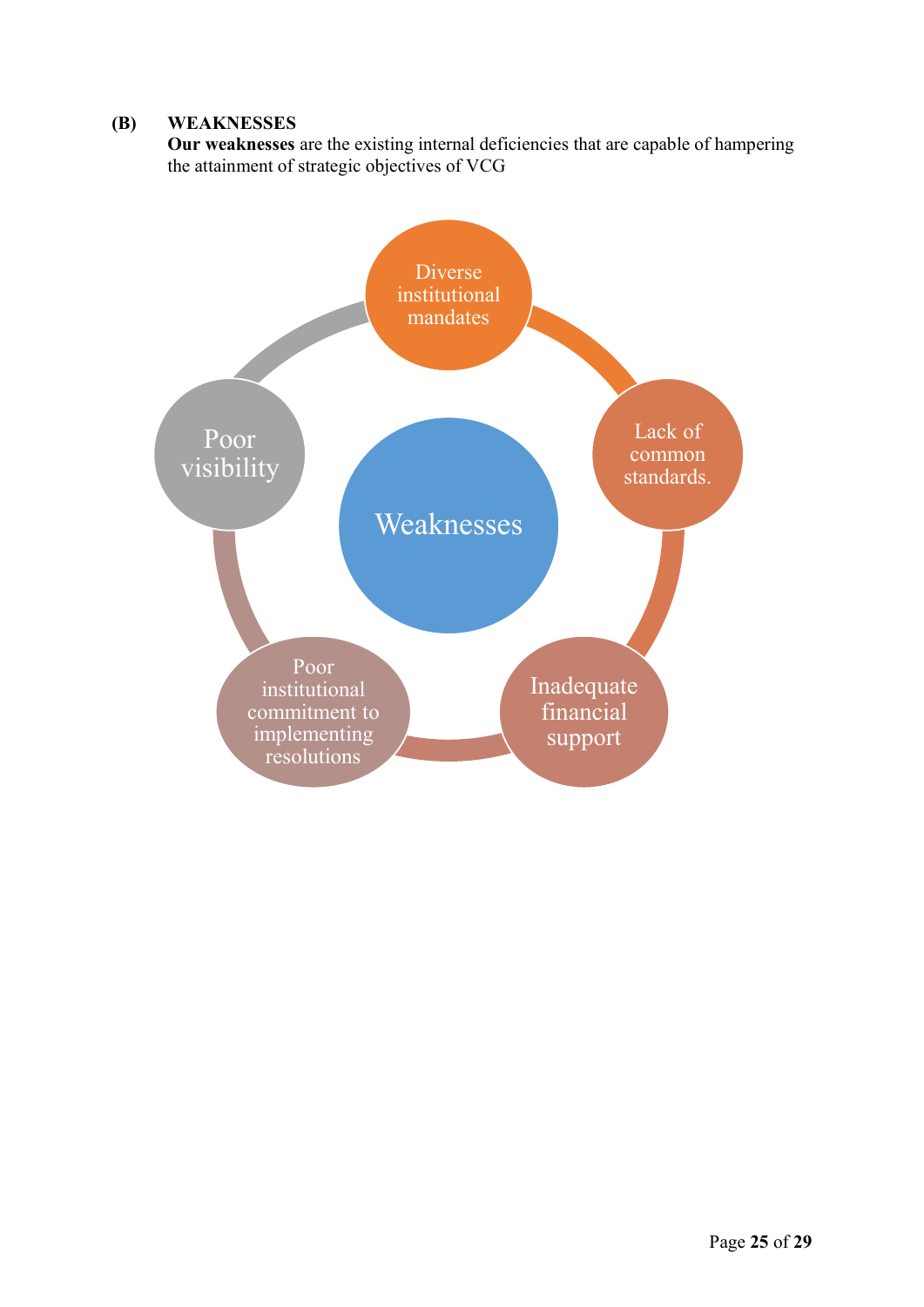#### **(C) OPPORTUNITIES**

These are relevant prospects which when exploited could facilitate the attainment of strategic objectives of VCG

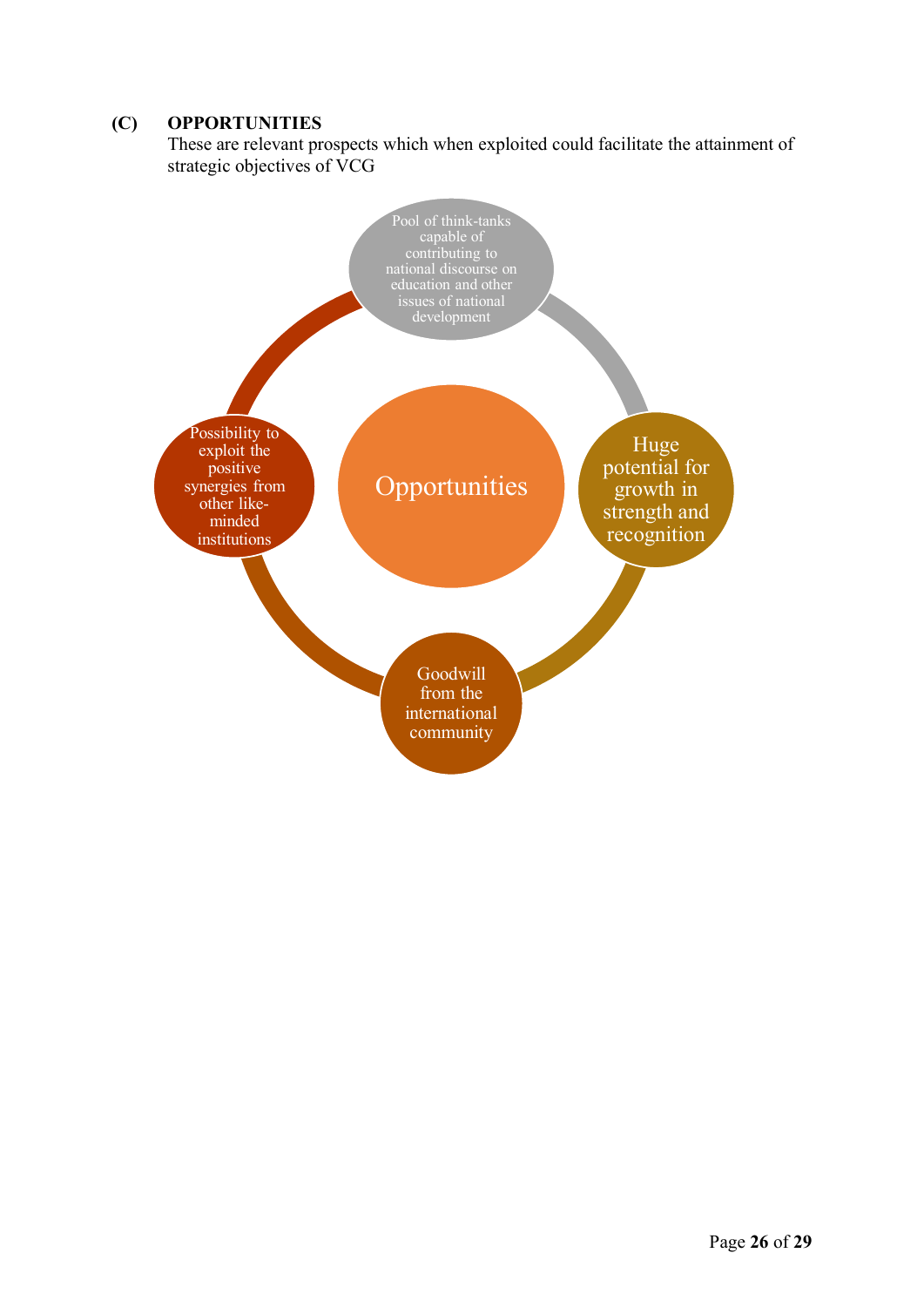#### **(D) Threats**

These are external forces whose actions and presence directly negate strides made towards attaining strategic objectives of VCG

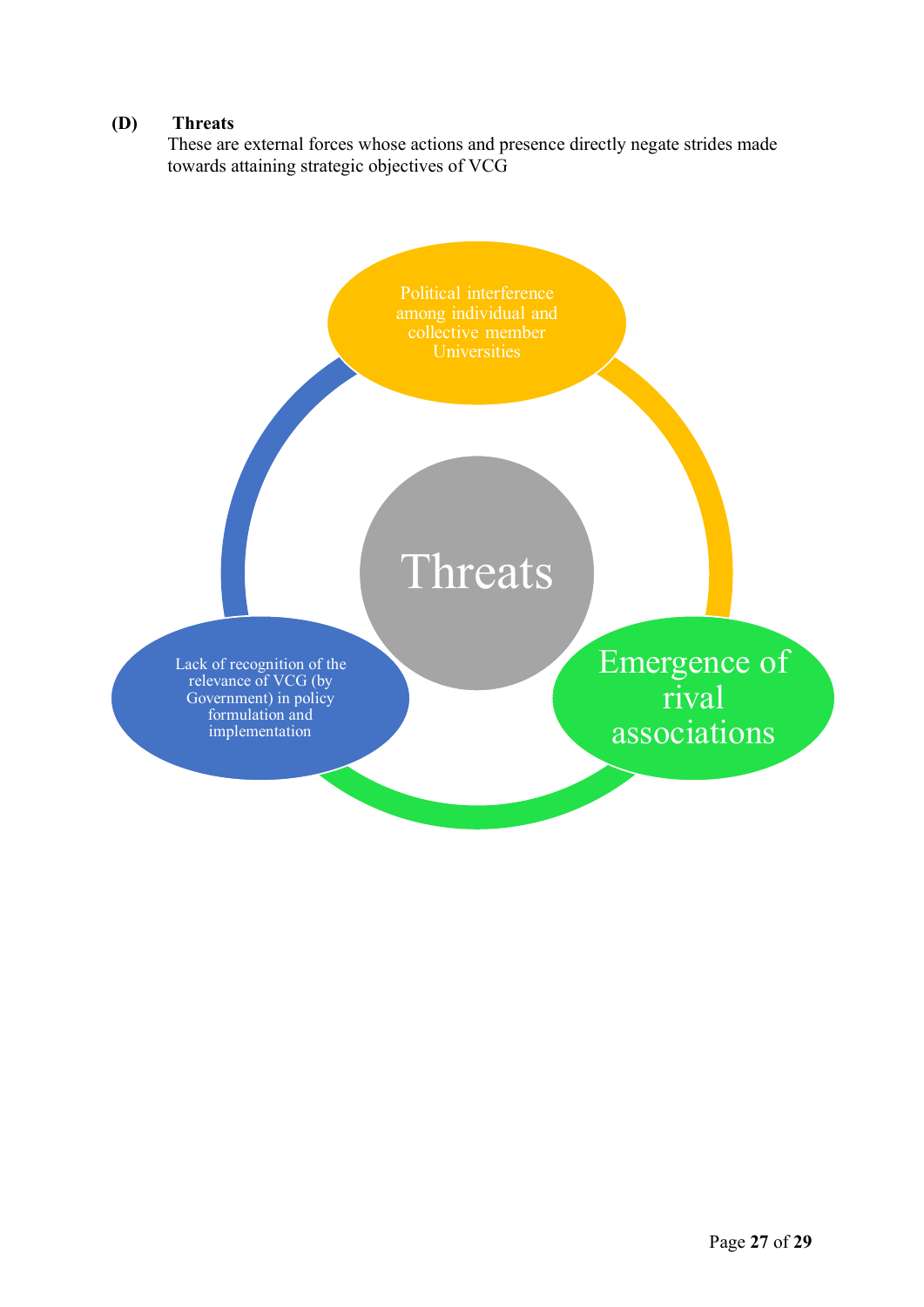#### **STAKEHOLDER VALUE PROPOSITION ANALYSIS**

#### **Stakeholder Values Analysis**

The nature and purpose of VCG indicates that the organization has to give critical consideration to the benefit that it delivers to diverse stakeholders. The matrix below shows the value proposition that VCG provides each stakeholder. Armed with these insights, VCG will be better positioned to serve its stakeholders in such a way as to become indispensable in their efforts to carry out their respective functions. VCG will thereby be ensuring that its relevance, contribution and stature continue to grow into the future. The key stakeholders of VCG are in presented in Table below:

| <b>STAKEHOLDER</b>    | <b>VALUE PROPOSITION</b>                                                                                                                                                                                                                                                                          | WHY VCG?                                                                                                                                                                                                     |
|-----------------------|---------------------------------------------------------------------------------------------------------------------------------------------------------------------------------------------------------------------------------------------------------------------------------------------------|--------------------------------------------------------------------------------------------------------------------------------------------------------------------------------------------------------------|
| <b>Private Sector</b> | Promoting the universities $\&$<br>creating awareness about what<br>they can do together<br>Active support for new product<br>incubator concept leading to new<br>business spin-offs                                                                                                              | Central role in coordinating<br>knowledge and information base                                                                                                                                               |
| <b>Public Sector</b>  | Promoting the universities $\&$<br>$\bullet$<br>creating awareness about what<br>they can do together<br>Active support for public policy-<br>making<br>Support for policy and programme<br>implementation, monitoring &<br>evaluation                                                            | Central role in coordinating<br>knowledge and information base<br>Oversight responsibility of a powerful<br>knowledge production centre and<br>store                                                         |
| <b>GTEC</b>           | Assist in fulfilling its mandate<br>$\bullet$<br>Enhance effectiveness of GTEC<br>Provide timely &<br>—<br>reliable data/information<br>Provide advice on issues<br>relating to Higher<br>education<br>Cascade GTEC capacity building<br>initiatives (downstream)                                 | One stop shop<br>$\bullet$<br>Respond promptly to their requests<br>Custodians of reliable & accurate<br>data/information on public<br>universities<br>Partners in university development $\&$<br>management |
| <b>General Public</b> | Confidence in the higher<br>$\bullet$<br>education system<br>Better understanding of the<br>$\bullet$<br>structure & purpose of Higher<br>education through the provision of<br>information<br>Making the case for increased<br>investment in Higher education $\&$<br>the need for cost recovery | Custodians of reliable & accurate<br>data/information on public<br>universities<br>Image & authority of VCG                                                                                                  |